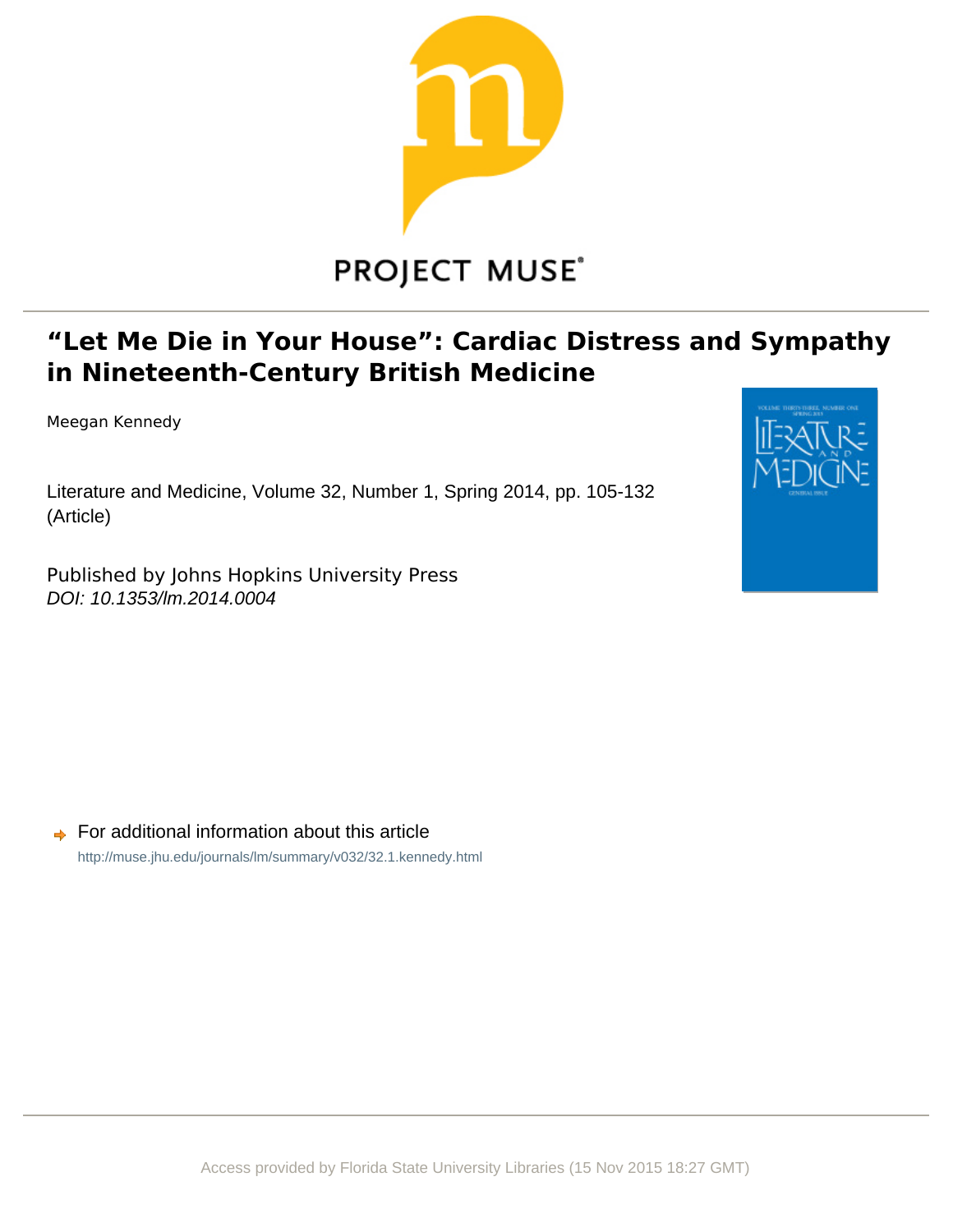## "Let Me Die in Your House": Cardiac Distress and Sympathy in Nineteenth-Century British Medicine

Meegan Kennedy

I happened to answer the door myself, as all my domestics were out looking at some public spectacle. [The man there] appeared to me to be actuated by great terror; and upon my asking him what was the matter, he said, "I have called upon you to request you would let me in, and allow me to die in your house."1

This episode, published in 1854, evokes the suspense of a novel by Wilkie Collins or Mary Elizabeth Braddon, where an ordinary protagonist is drawn into some intricate, horrifying plot. We identify with the quotidian narrator, and we shudder with curiosity over the dark story of the mysterious, terrified stranger. However, this scene occurs not in a sensation fiction novel but in William Stokes's medical treatise on the diseases of the heart; and it describes not a scene of pursuit but the effects of over-imbibing green tea.

How can we account for this singular presentation of a common symptomatology? This essay examines the prevalence of romantic discourse—that usually associated with the genre of romance—in published treatises on heart disease. Both the case histories of individual patients and, more surprisingly, the generic descriptions of disease types presented in these treatises frequently call upon discursive strategies that were traditionally associated with romantic fiction.

I have argued elsewhere that modern British medical and literary authors share three diverse approaches to their challenges of truthful observation and representation: curious "sight" or spectacle, realist observation, and human insight.2 During the nineteenth century, a realist narrative of observation becomes a mark of scientific progress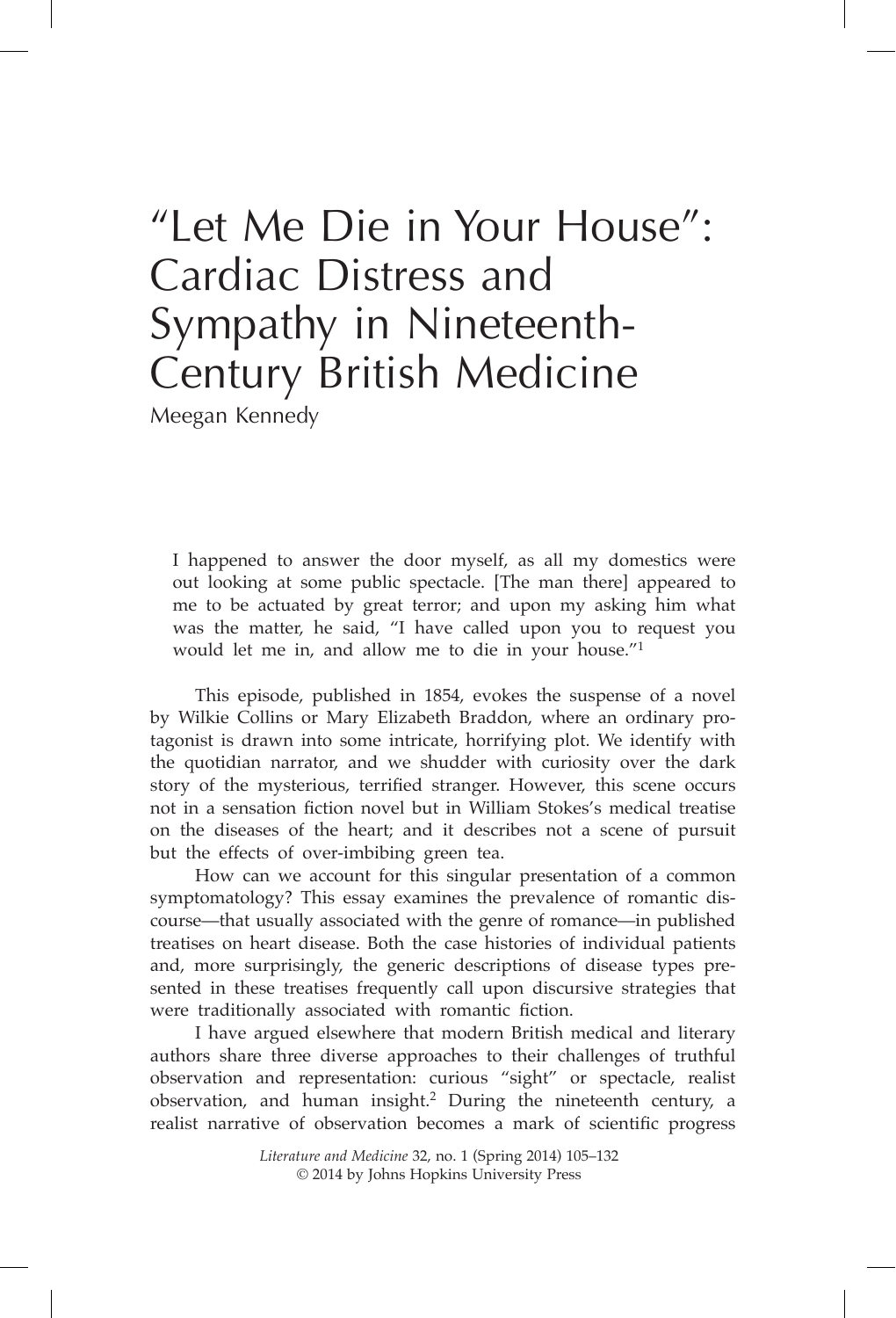and literary ambition. However, physician authors do not entirely abandon "curious" narratives characterized by affecting sights and romantic discourse. This essay focuses on the published case histories of nineteenth-century British heart patients and argues that these display an increased frequency of three curious elements: sensationalism (exaggerated, dramatic, and shocking events and language), sentimentalism (pathos and melancholy), and imagined experience, where the narrator projects himself imaginatively into the lived experience of his subject. Because these strategies invite an answering emotion from the physician, and implicitly from the reader as well, we might consider them all as sympathetic prose. That responding emotion is, I should stress, not necessarily pity (it might equally be horror). Regardless, the text solicits a common feeling or "feeling along with"—in this case, a "distress"—that strives to bridge the gap separating individuals' bodily experience and asserts the common humanity of these actors as joint participants in the human drama.

#### Realism and Romance

The case histories I examine here necessarily refer to the project of Victorian realism, which had both literary and scientific manifestations. Both realism and romance had developed conventions governing both the style and the subject matter of a text. The most salient characteristics of realism for my study include a record of the quotidian rather than the extraordinary; an empiricist commitment to the details of experience; a concern with accuracy, precision, reliability, and verisimilitude in representation; an ideal of plain speech; a goal of transparency and reduced mediation; a disinterested stance; and a skeptical, deflationary approach. Physicians came to endorse a medical realism produced by a particular, clinical discourse. This was marked by methodical practice, detailed and accurate (if possible quantified) observation, formal syntax, specialized terminology, an interest in typicality and the establishment of normative categories, and a dispassionate tone declaring a distanced, objective relation to the patient.3 Clinical discourse is associated with the rise of clinical medicine, but—as this essay demonstrates—cases from this period display a range of discursive approaches beyond the clinical, including techniques commonly found in romance.

I use the protean term "romance" here to describe a set of narrative strategies generally set in opposition to realism; the term when describing this literary mode does not refer to the Romantic era but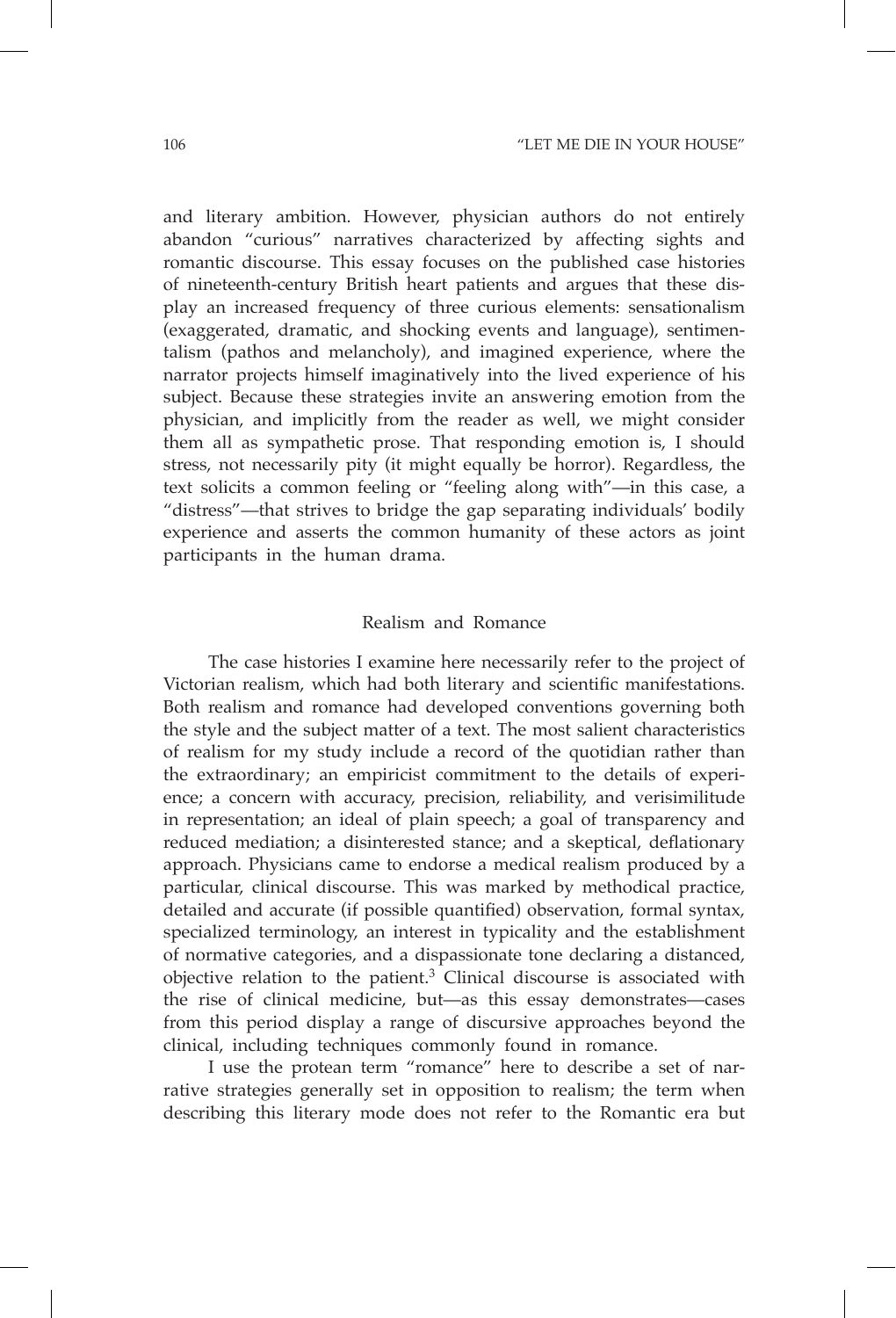is instead related to the medieval romance tradition. By the nineteenth century, romances typically demonstrated an interest in unusual actors, settings, and events; a fascination with extremes, the exotic, and the extraordinary, including an exaggerated, emotive, archaic, or ornate style; and a florid expression and solicitation of affect through a sentimental, sensational, or melodramatic discourse.<sup>4</sup> If romance inflates what it sees, realism, valuing a detached skepticism, seeks to deflate those claims.

Although nineteenth-century medical writers—many literary ones too—considered realism to be superior to, in part because of its rejection of, romantic writing, I am not proposing this kind of hierarchy or purity, even if it were possible. In fact, most nineteenth-century texts, fictional and nonfictional, draw upon both realist and romantic strategies. One mode may predominate depending on context, audience, and other demands; but an author will often turn momentarily to another discursive strategy. Even classic literary realism flirts with romance: consider Elizabeth Gaskell's too-pure, eponymous Ruth or the improbable, dramatic conclusions of George Eliot's *Adam Bede* or *Mill on the Floss*. Victorian physicians and novelists share textual strategies under different disciplinary pressures. Attention to these tensions productively complicates our view of the power relations written by and through the medical clinic and engenders a more versatile understanding of genre, as strategic, situational, momentary, and historically contingent. Any text's generic identity is formed in a complex negotiation between the demands of generic tradition, publication context, author, audience, and subject matter. Moreover, the case history requires work across disciplinary boundaries: physicians must be historians as well as clinicians. Finally, the nineteenth-century explosion of print publication meant that physicians and novelists often read and wrote in the same pages.

Thus, while we privilege the physician's rhetorical authority, his text is constructed and consumed under circumstances that challenge a notion of genre as pure or stable. As a result, nineteenth-century case histories reflect their authors' familiarity with a range of generic models, including romantic genres familiar to us from novels, such as sentimental romance, Gothic fiction, the sensation novel, imperial romance, and scientific romance. Each genre has a history that associates it with a particular context, expected audience, plot trajectory, discursive range, tone, and style. Physicians drew upon such generic models to help them negotiate particular strains in their narrative, even in professional contexts.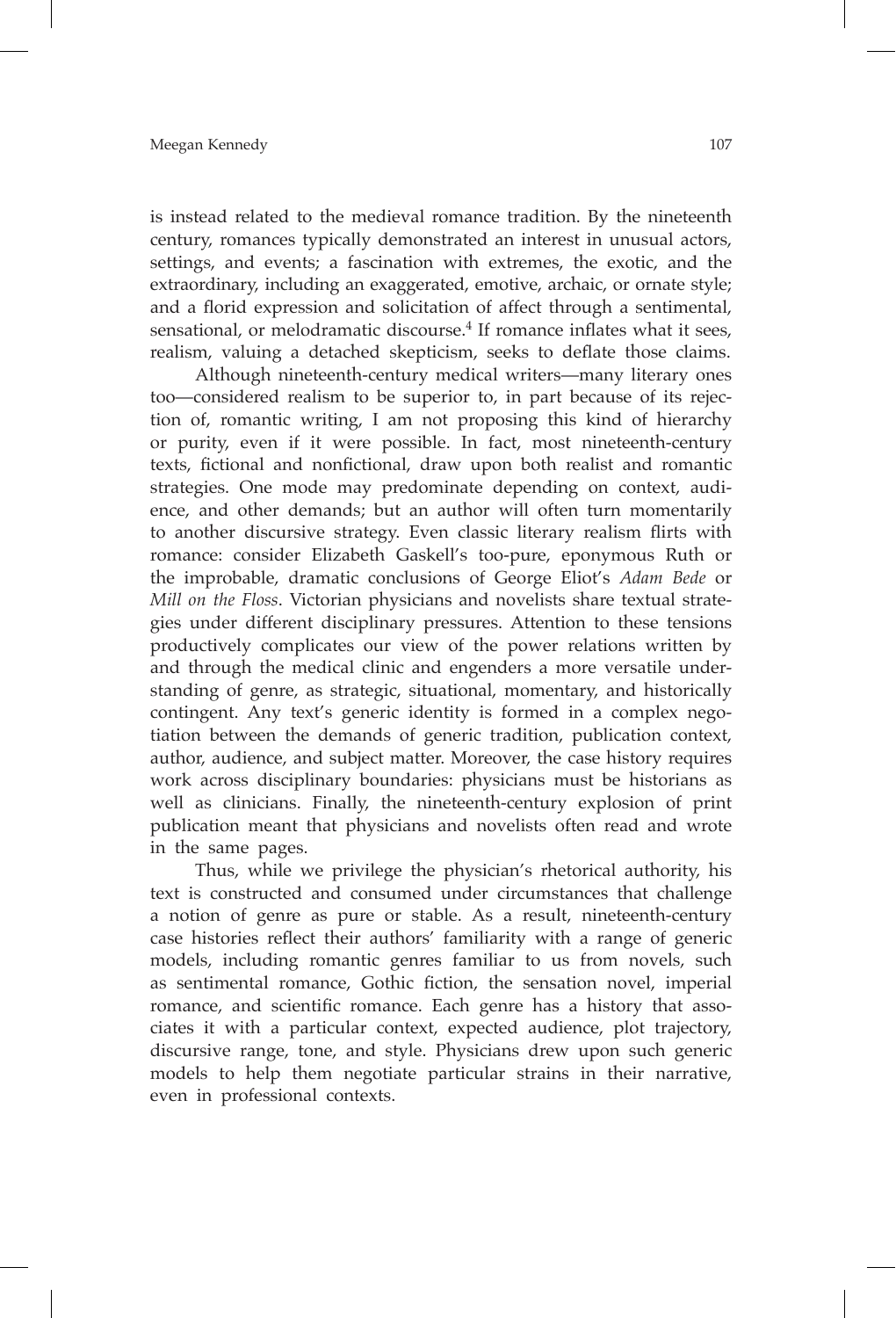#### Romantic Medicine and Interesting Cases

When physicians campaigned for clinical observation and the straightforward, detached, objective, and professional discourse that served as their realist aesthetic, they explicitly rejected some of the more romantic aspects of the medical past, such as eighteenth-century medicine's curious sights and their affective expression in print. Although nineteenth-century case histories still invoke a curious sight to describe rare or spectacular cases, they often turn to the euphemism "interesting," which moderates the romantic appeal of what earlier they would have termed frankly "curious." "Interesting" can mean "worthy of further study," but it can also mean something like "calling forth the emotion (especially the pity and sympathy) of observers." A scene described as "interesting" in sentimental fiction is likely to evoke the narrator's (and reader's) sympathetic identification with the sufferer—exactly what the clinical observer should avoid. The term substitutes for—and to some extent obscures—the sentimental strand of romantic medicine, but it does not eradicate it; in fact, the term "interesting" enables the perpetuation of these affective cues by shielding them under a more professional rubric. It thus complicates the physician-author's claim to a disinterested objectivity even as the term signals the shift to that objectivity. An "interesting" discourse often draws upon conventional romantic characters and plots, and it most often appears in difficult cases as a supplement, not a challenge, to clinical observation. "Interesting" discourse may continue to be useful to physician-authors in the age of clinical medicine because it allows them to tap into a familiar narrative when negotiating the rhetorical challenges of an affecting case. Once germ theory provided an alternate, powerful explanatory narrative for many fatal cases, "interesting" discourse sharply diminished.

In nineteenth-century British medicine, an "interesting" discourse typically combines exaggeration with an emotional appeal to affective response. It foregrounds what is most romantic about the case, which might be rare, extreme, exotic, sexual, pathetic, fatal, or challenging. The case might be unusual (a "zebra") or it might consider exaggerated aspects of otherwise common elements (extreme pain, body temperature, tumor size); the case might derive from an exotic context, often with an Orientalizing frame, or discuss the process of generation; it might depict pathetic subjects such as sick children or young women, or any dying patient; it might indicate the limits of medical knowledge and practice. Cases that combine these triggers, such as puerperal fever, are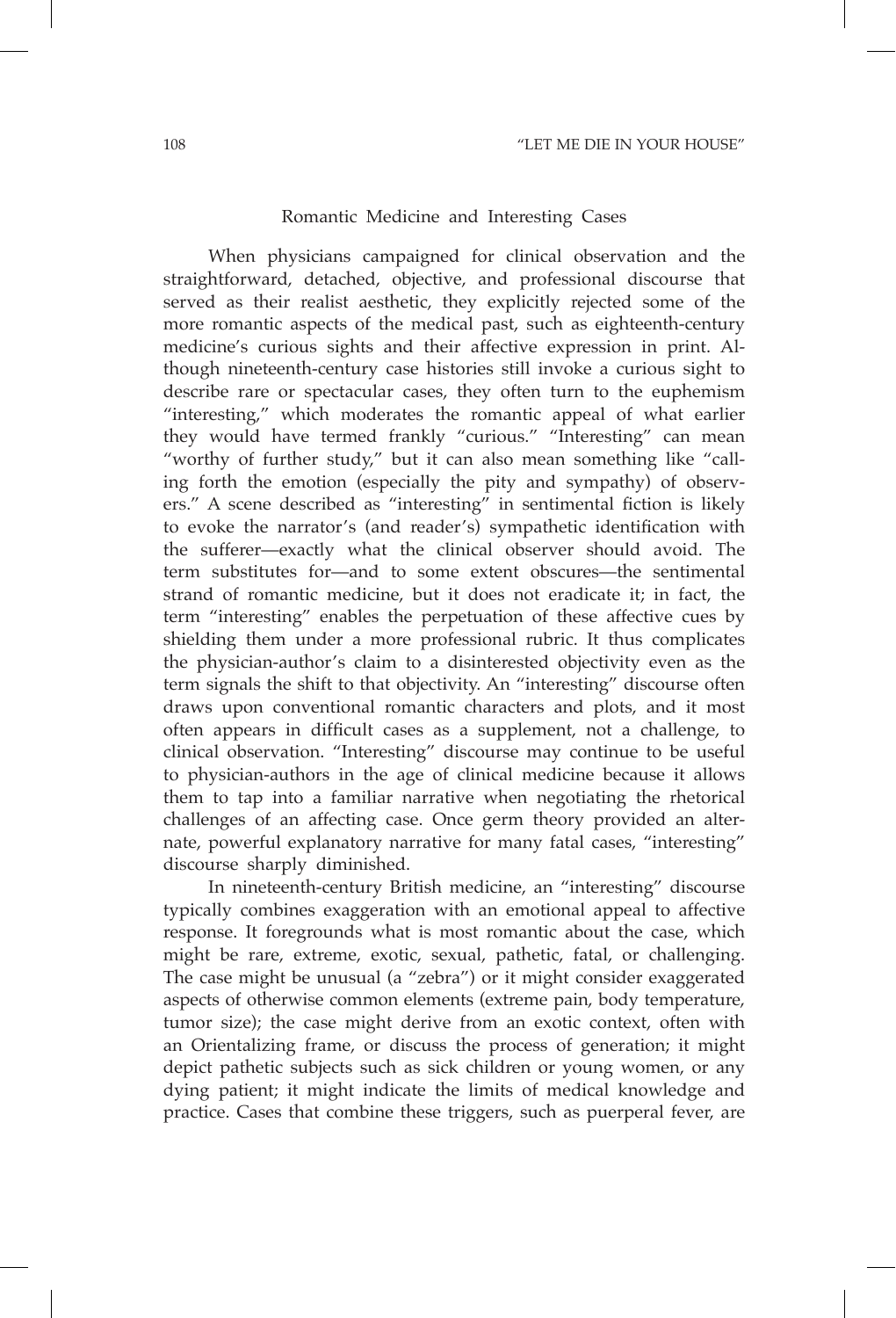most likely to challenge professional competency and to draw upon the strategies of an interesting discourse.<sup>5</sup>

Scholars such as Jane Thrailkill and Jill Matus have demonstrated how nineteenth-century obstetrics and psychology sometimes use nonclinical language. These medical fields may tolerate such language due to their special status, associated as they are with sexuality and the privileged site of maternity or with the seat of the mind and emotions. However, we also find an "interesting" romantic discourse in nineteenth-century British cardiology, for the study of the human heart also held special status.<sup>6</sup> The medicine of the heart retained—as Kirstie Blair and Fay Bound Alberti have shown—a unique significance, given the heart's identity as the seat of the passions and an exquisitely sensitive nervous organ. The complex mix of affecting symptomatology in cardiac medicine also probably encouraged the discursive hybridity that characterizes nineteenth-century commentators' imaginative, sympathetic presentations of heart disease.

British cardiac case histories during these professionalizing decades foreground a variant of "interesting" discourse characterized by the term "distressing." These cases repeatedly use the ambiguous term "distress" to describe the symptoms of heart disorders. For example, Thomas Davies explains in 1835, "I have seen instances of sudden death occurring in the midst of the most agonizing distress."7 Walter Walshe notes of syncope, "The sensations are, on the whole, painful and distressing."<sup>8</sup> O'Bryen Bellingham says of angina in 1853, "I cannot … imagine any state more likely to be attended by intense distress, anxiety, and suffering" and notes the "distressing feeling of oppression" in dyspnoea.9 At the end of the century, W. H. Broadbent remarks, "When [the dropsical patient] speaks it is in fragmentary sentences, and with evident effort and aggravation of the respiratory distress…. One of the most distressing symptoms is sleeplessness, and when, after hours of weary shifting of position, the sufferer is overcome by fatigue and drops off, he has painful dreams, and wakes suddenly in affright and suffocation."10 Similarly, James Little (1894) notes, "Restlessness, breathlessness at night, and sleeplessness are symptoms which at times inconceivably distress the subjects of chronic heart disease…. [Patients] dread to fall asleep."<sup>11</sup> Again, "Mr. W. ... [upon kneeling at church] felt such distress about his heart that he was obliged to leave the building…. He had a distressing consciousness of heart-beat…. He had distressing fluttering and trembling of the heart."<sup>12</sup>

These case histories use the term "distress" or "distressing" to denote physical suffering, but the term also acknowledges an affective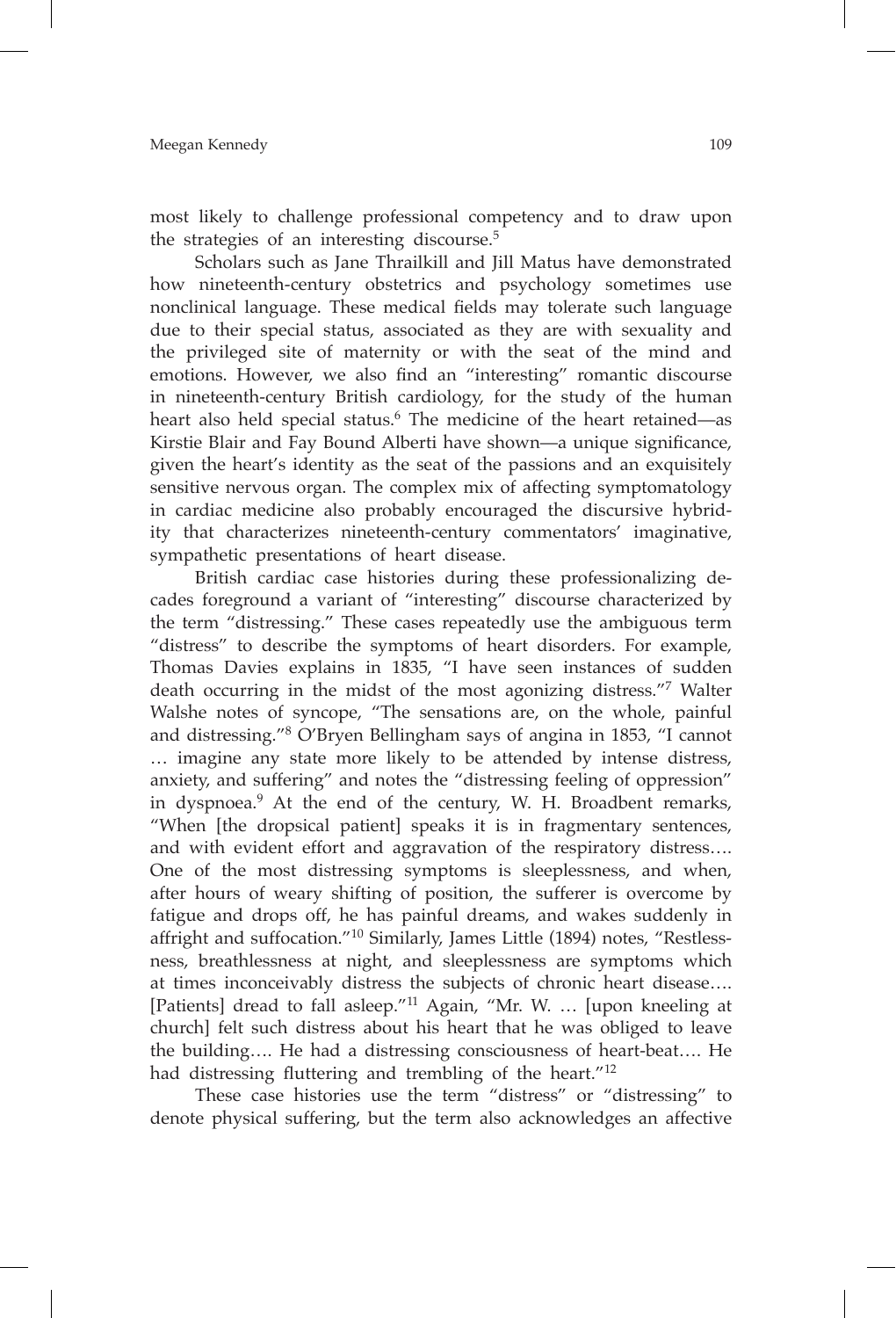state. "Distress" can describe numerous symptoms of heart disease, primarily pain of various sorts, dyspnoea ("air-hunger"), and the anxiety and fear of feeling death is near. Physician-authors seem especially likely to use this term when the case elicits interesting discourse, especially sensationalism (where "distress" suggests suspense, fear, disgust, shock, or horror) or sentimentalism (where "distress" signals anxiety, pity, regret, poignancy, sorrow, or pathos).

Many cases describing the patient's distress also document the physician-author's imaginative projection into his patient's experience. This sympathetic bridge could be depicted in either romantic or realist discourse. Literary authors like George Eliot argued that sympathy was necessary in classic realism, but it had usually been considered an unwelcome complication in the disinterested, clinical realism that nineteenth-century physicians increasingly valued. Blair, for example, discusses the stethoscope as part of a trend in nineteenth-century medicine in which "the possibility of affective communication between doctor and patient is denied" in part through the material intervention of technology connecting but also dividing them.13 That shift toward a detached, realist narrative mode in medical recordkeeping has come increasingly under scrutiny. Kathryn Montgomery Hunter differentiates the patient's subjective account of illness from the physician's narrative, which aims to be "strictly ordered … narrowly descriptive and toneless in order to sort out the patient's subjective report of discomfort … from the physician's more objective view of the case."14 She continues, "This flatness aids the emotional detachment felt necessary to the continued … care of the ill," but argues that physicians need to recognize the narrative structures of their work.

Recently, medical humanists have been arguing that empathy is a useful tool within the clinical encounter, but many define it as a cognitive, not affective, response: the observer does not share the patient's feelings.15 Rae Greiner, a literary scholar, similarly argues that Victorian "sympathy and feeling are not the same," and that "sympathy is an operation of mind, fundamentally a cognitive process [that] usually results in feeling but is not equivalent to it."16 Jodi Halpern, however, counters, "If the physician relies strictly on detached observation … she will miss important features of the patient's individual experience."17 Instead, she argues, "empathy requires experiential, not just theoretical, knowing, [wherein] the physician experiences emotional shifts while listening to the patient."18 These case histories demonstrate how nineteenth-century British physicians narrativized their sympathy and distress during a period we associate with the distancing of the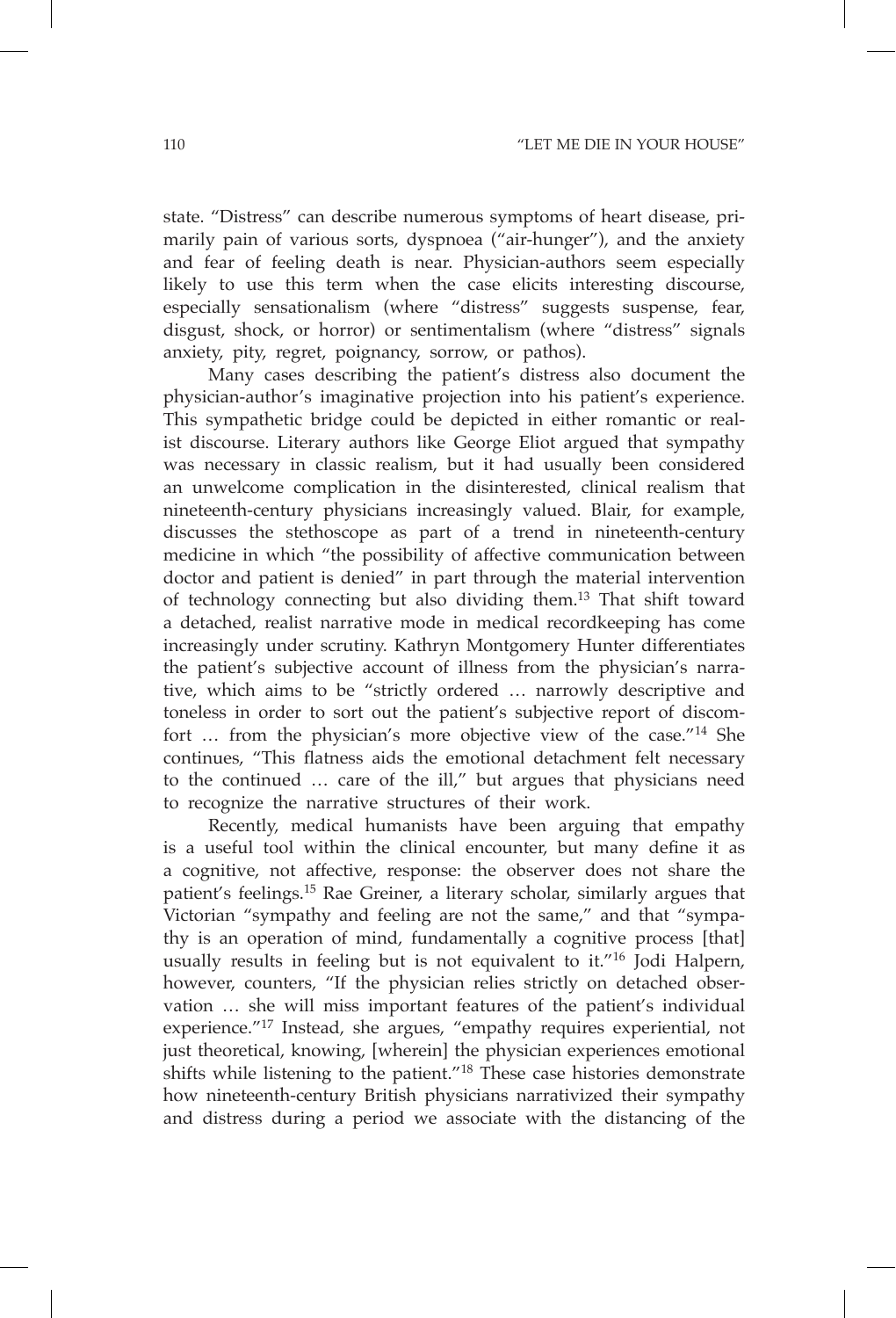patient-physician relationship. These physicians experience emotional shifts in response to patient suffering and record those shifts using a romantic discourse traditionally used to express and solicit affective response—even as they honed new diagnostic technologies that increased objectification of the patient. In short, during the same decades when clinical medicine, the clinical case history, and the dispassionate mode of realism were established as the professional norm, British treatises on heart disease provided a site where the romantic language of distress conveyed patient suffering in a way that declared the physician-author to be at once detached from and connected to his patient.

#### Sensation

The renowned Peter "Heart" Latham begins his 1846 treatise on the heart by commenting, "Observation has traced back, with fearful fidelity, a long line of formidable and fatal diseases to their pathological parentage in the heart."19 The parade of alliterative elements frames cardiac disease as a horrific juggernaut of human suffering and death. With romantic descriptors like "fearful … formidable … fatal," the phrase a "pathological parentage" echoes Gothic family romances by Horace Walpole, Ann Radcliffe, James Hogg, and the Brontës, where the monstrous sins of the past haunt the present.

Such sensational rhetoric is not uncommon in nineteenth-century case histories of heart disorders. The case in my epigraph (the man in "great terror" wishing to "die in your house"), related by Stokes, is no outlier. We also find John Williams (1852) musing on the "terrible cause of this tumult" or Robert Semple (1875) on "an infinity of suffering."20 Arthur Sansom (1876) warns that the pain of angina pectoris is "of terrible significance," explaining,

… if you have once seen a pronounced example of it, you will never forget it. The patient suddenly sits up in his bed, and with a cry of horror indicates his sense of pain at the praecordium. It has great intensity, but is of a cold and sickening character; the chest is fixed, the breathing not quickened, and your hand, placed over the epigastrium, finds that the heart's action is slow and laboured. The face wears a look of horror, the hue is pale or slightly leaden, and a cold sweat breaks out upon the forehead. Worse than the pain is the feeling of fearful sinking and depression; the poor patient gasps, "I shall die!" and, sometimes, as in a case which it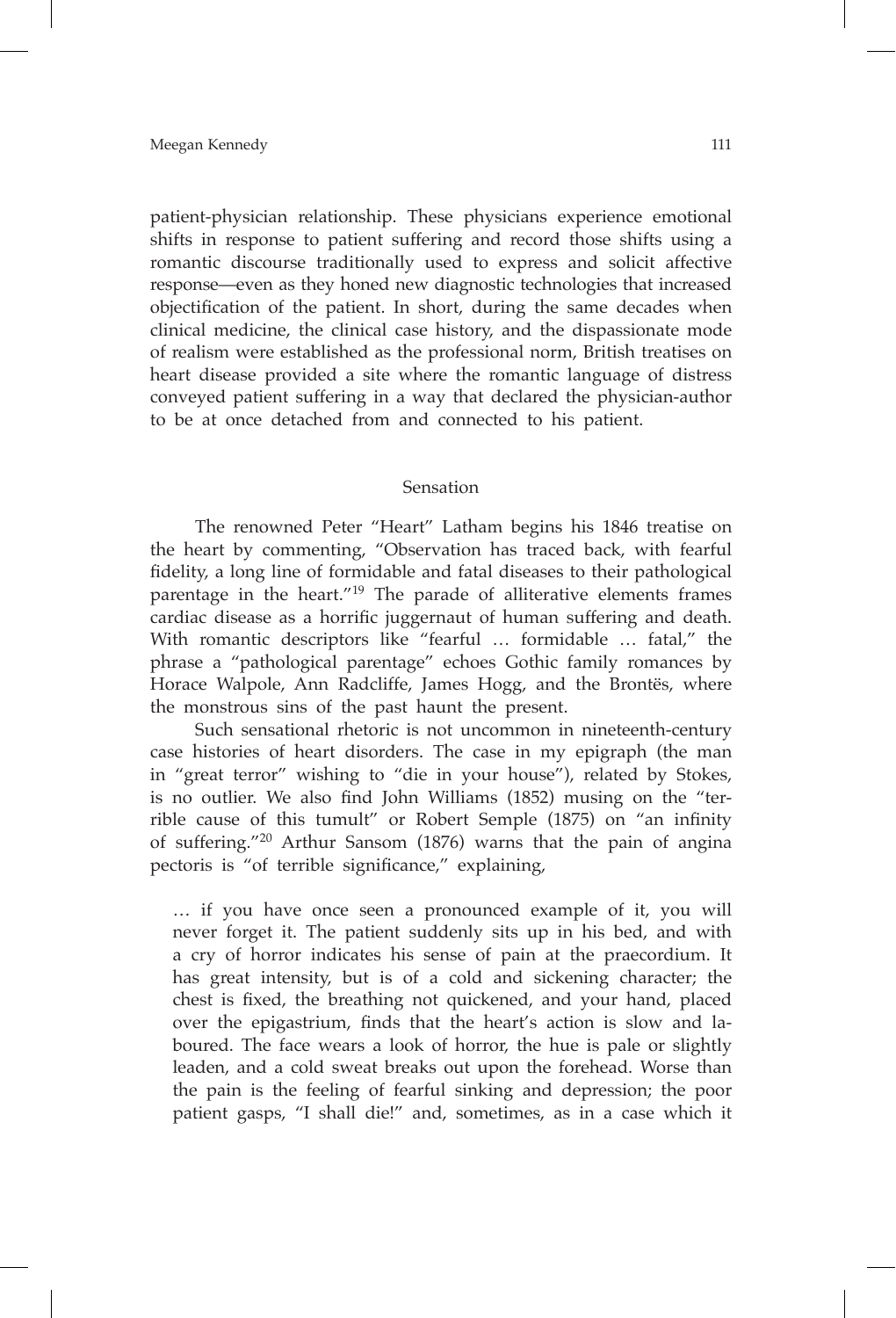was once my lot to witness, his short, but concentrated sufferings in a few minutes end in death. $21$ 

Similarly, in Edwards Crisp's report of a death from dissected aorta (1847), the patient "called for assistance, being seized with violent pain in the cardiac region…. He exclaimed, "I am a dead man!" and he gradually sunk in an hour and a half from the first appearance of the symptoms."22 When these cases record the patient's last words, it is often in this dramatic manner, especially when the patient (as often happens) senses his approaching death. When the patient is reduced to gestures and moans, his extremity is evident; with dyspnoea, even his final words are lost to us as the last bridge between the living and the dying is severed.

Sansom frames a sensational vignette illustrating the unbearable predicament of the breathless patient. He explains,

the patient gasps restlessly, there is an instinctive craving for more air to oxygenate the sluggish blood in the lung; there is *air-hunger* as the Germans expressively term it…. [I]n the later stages … the patient cannot lie down; perhaps can scarcely recline from the perfectly upright position: the whole mental energies seem bent upon the one task of getting air into the chest.… I will quote the graphic words of Hope … "With eyes widely expanding and starting, eyebrows raised, nostrils dilated, a ghastly and haggard countenance, and the head thrown back at every inspiration, [the patient] casts around a hurried distracted look of horror, of anguish, and of supplication; now imploring in plaintive moans or quick, broken accents and half-stifled voice, the assistance already often lavished in vain; now upbraiding the impotency of medicine, and now, in an agony of despair, dropping his head on his chest, and muttering a fervent invocation for death to put a period to his sufferings."<sup>23</sup>

James Hope, the originator of this description, continues:

For a few hours—perhaps only for a few moments—he tastes an interval of delicious respite, which cheers him with the hope that the worst is over, and that his recovery is at hand. Soon that hope vanishes. From a slumber fraught with the horrors of a hideous dream, he starts up with a wild exclamation that "it is returning." At length … the muscles of respiration … refuse to perform their function. The patient gasps, sinks, and expires. $24$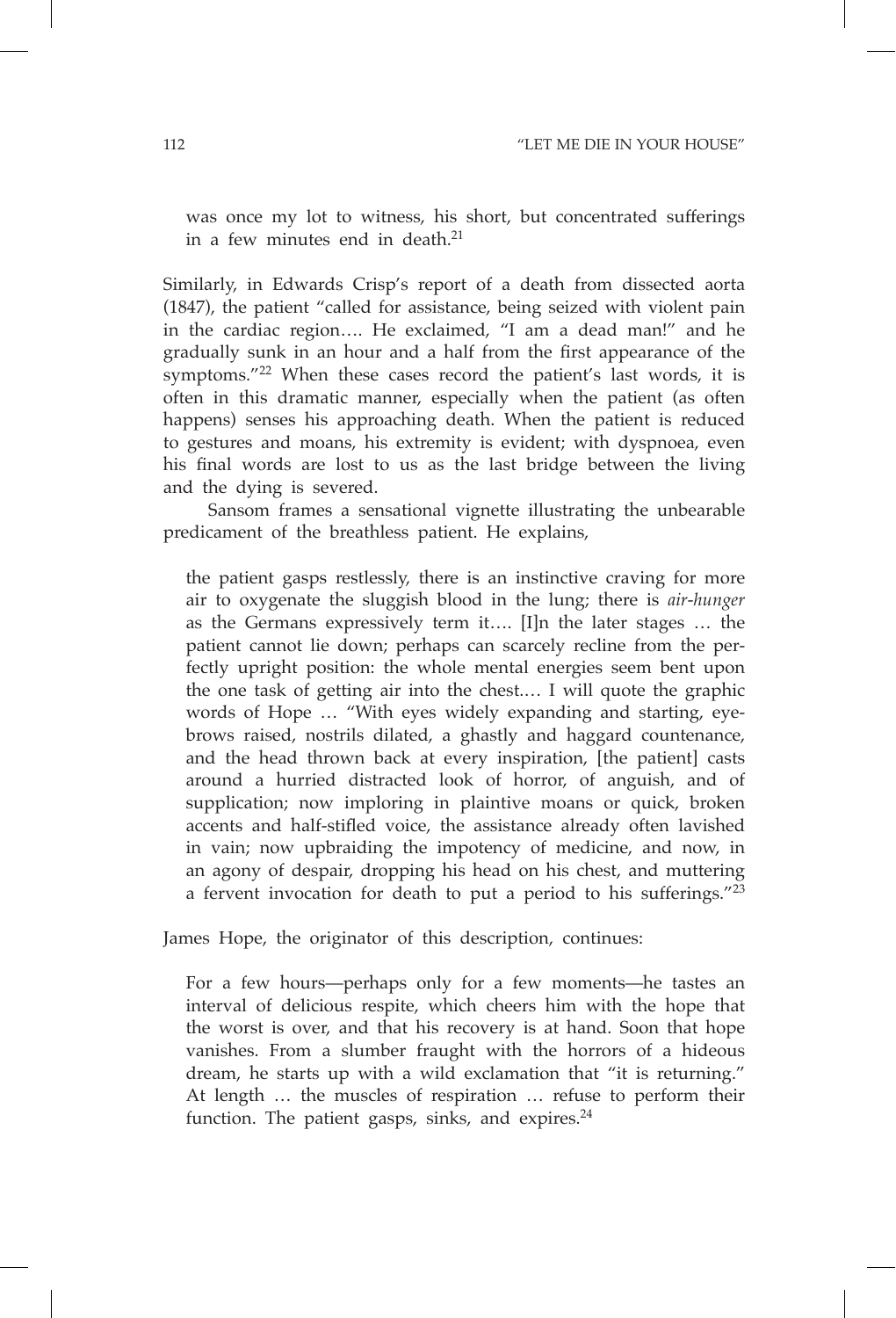Hope's scripting here could not be more dramatic, in a scene offering what Austin Flint terms "a fearful intensity of suffering," from the false hope on the deathbed (a common trope of romantic medicine and a powerful source of dramatic irony) to the final curtain: "The patient gasps, sinks, and expires."25 Hope presses every wrenching detail upon us in a classic example of romantic prose, emphasizing the drama of the scene using excessive, inflationary language as he expresses and solicits an affective response. No melodrama could be more exciting, horrifying, astonishing, or pitiful. Hope's romantic portrait of angina demonstrates clinical physicians' acceptance of sympathetic prose; Edinburgh- and Paris-trained, a pioneer of heart sound research, and a former president of the Royal Medical Society of Edinburgh, he boasted superb credentials and commanded respect.<sup>26</sup>

Sensational descriptions continue to animate cardiac treatises throughout the nineteenth century, even dislodging the physician's detachment. Thomas Shapter (1874) writes,

[The patient] awoke suddenly, hastened out of bed, seized the back of a chair, and leaned over it, gazed about wildly, stamped, moaned, the perspiration streamed from him, the heart's action was violent and irregular, the murmurs indistinct, the pulse bounding, breathing oppressed, pain across the chest intense.... So intense was the pectoral pain, and the fear of impending death, that he dreaded sleep lest spasm and death should then overtake him. The last and fatal attack had only commenced; in some two minutes he was dead. $27$ 

Shapter's dramatic description accumulates intensity with the hastening cascade of phrases depicting the patient's increasingly desperate actions. Shapter even loses control of his prose briefly when his own comments ("the heart's action was violent and irregular") are ungrammatically run into the list of the patient's movements, and even the physician's observations ("the murmurs indistinct, the pulse bounding, breathing oppressed, pain across the chest intense") temporarily take on the quality of that agonized train of motions by which the patient unsuccessfully seeks relief. That last, bald statement—"in some two minutes he was dead"—provides an ironic contrast, as the seemingly endless, inescapable tortures of the patient abruptly give way to the silence of death.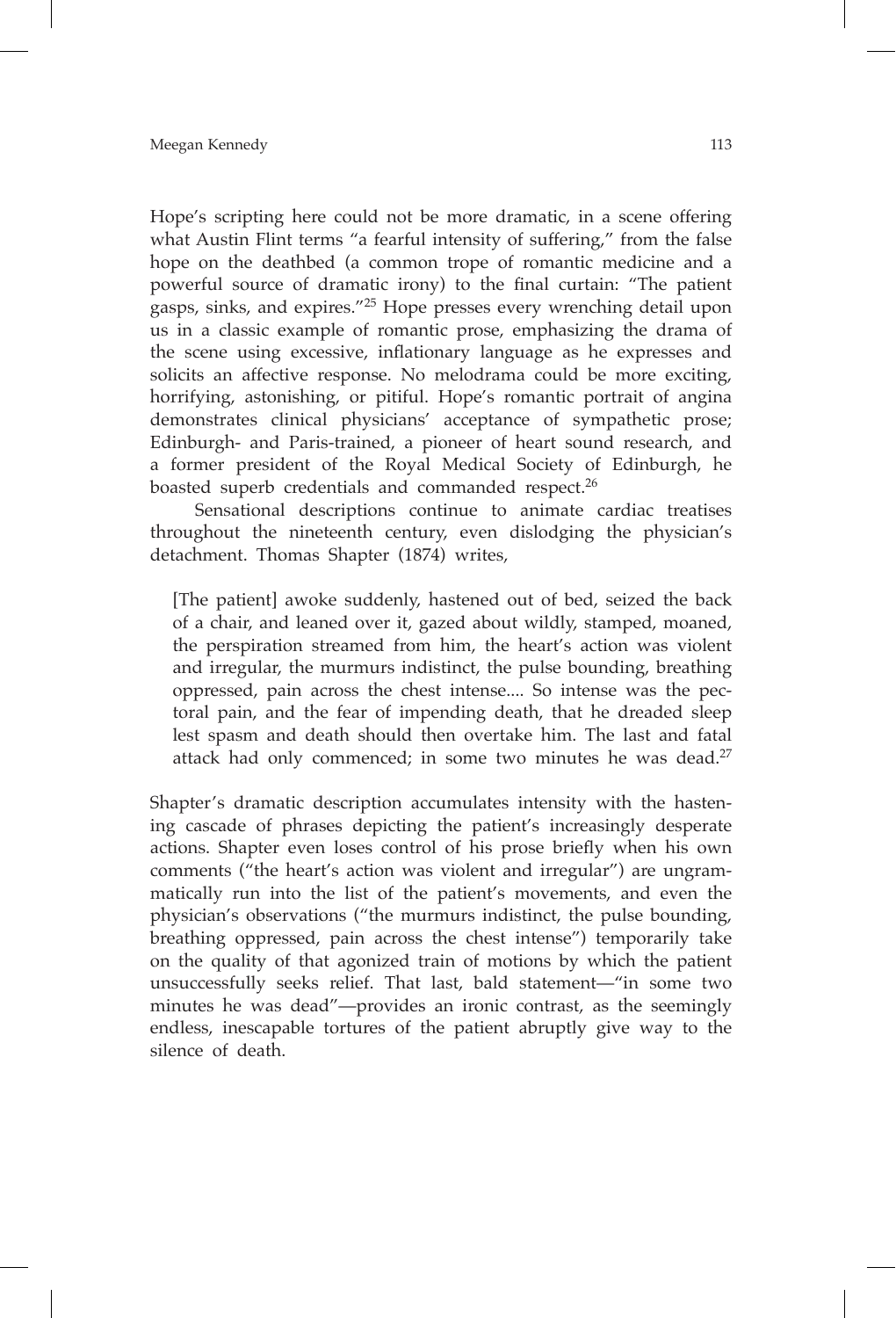#### Sentiment

If sensation often dramatizes the struggle for oxygen as the heart fails, sentiment is equally at home in cardiac cases. Sentimentality is said to be "the discourse of the heart." It is thought to be, as Judith Stoddart puts it, "a natural, emotional response, a reflex of universal human nature instead of a particular form of cultural competence."<sup>28</sup> In fact it's cultural, a learned response. And because of its constitutive link to sympathy, which philosophers have long grounded in an observer's relation to the suffering body, sentiment is intimately related to medicine: any medical text needs to negotiate its rhetorical relation to patient suffering and thus also to sentimental discourse.

Sentimentalism in cardiac treatises can be discerned in the frequent reference to the patient as "the sufferer" or in the use of euphemistic or pathetic language as when Crisp says "the poor patient sunk on the following day" or (quoting a colleague), "he sank under the disease in a few days, presenting one of the most distressing spectacles that can well be imagined."29 Flint recalls a patient "who experienced the excruciating torture of daily attacks for several months before he found relief in death."30 Williams decries the heart palpitation caused by debauchery, which "cast[s] a baleful influence over the brightest prospects of youth, and send[s] to a premature grave the loveliness of woman, and the strength of manhood."31 Francis Hawkins offers an overtly affecting scene: "Unable to bear any but an upright posture, or one slightly reclining forward, his consciousness seldom impaired, the patient sits with the cup of death constantly before him, which he longs at once to drain. At length, upon some slight exertion or motion of the body, the labouring heart appears to stop, exhausted, and the patient's sufferings are suddenly at an end."32 Hawkins here deftly sketches the suffering patient as pitifully restless with pain, and he presses us to imagine the tense stillness of the man facing death, which he both dreads and longs for. With a pathetically slight exertion, the heart (no longer "his" heart) stops and the description, like the patient, is "suddenly at an end."

Surprisingly, romantic discourse can occur even when a cardiac case does not produce great suffering or when the case ends well, as in a difficult case reported by George Balfour in 1876: "Thus this poor dying creature was, after nine months' treatment, dismissed in a comparatively active condition, and both looking and feeling well."<sup>33</sup> The anticlimactic descent from the sentimentalism of "poor dying creature" to the matter-of-fact phrase "looking and feeling well" marks a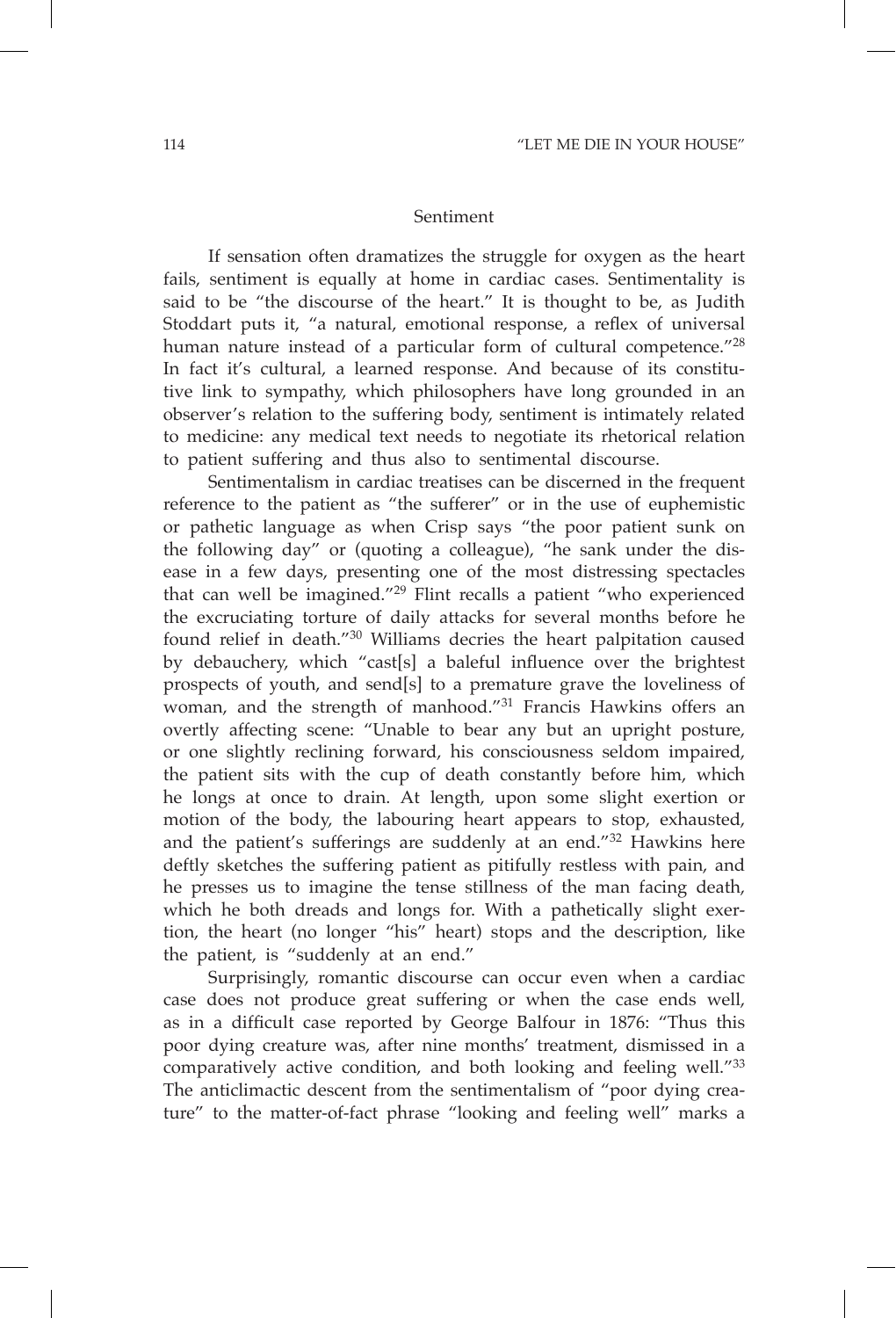remove from romantic to realist discourse. A similar anticlimax characterizes Stokes's angina patient with three pages of "unprecedented" suffering; he was temporarily relieved by eighteen tumblers of punch and "the best opium," although he succumbed eventually.<sup>34</sup> The case of the mysterious stranger in my epigraph also combines sensation and anticlimax. The patient (a colleague of Harvey's) is dosed with cherry brandy and bed; he awakes feeling "quite relieved from all his disagreeable feelings."<sup>35</sup>

### Integration and Circulation of "Distressing" Cases

Some physicians, Latham and Elliotson for example, describe suffering without sensationalizing their descriptions of heart disorders; but many do turn to romantic discourse despite clinical norms. Indeed, many British cardiology texts re-circulate cases from other physicians, although generally Victorian medicine values individual empirical observation over book authorities.

I do not find evidence that the language of distress is entered under suspicion in this context. It is often tightly integrated with the most correct clinical discourse, as in Davies, above, or Flint, who shifts smoothly from "paroxysms of pain in the praecordia … never into the left upper extremity" to "heart-pang."36 Shapter, similarly, moves easily from "a male, aet. 38, florid complexion, well nourished, with antecedent regurgitant disease of the aortic valves" to "He awoke suddenly, hastened out of bed, seized the back of a chair … gazed about wildly, stamped, moaned."37

We might look to authors who demonstrate a more restrained diction for markers that a romantic discourse like the language of distress is discouraged or devalued in clinical medicine. However, this does not appear to be the case. The cases of Stokes and Crisp adhere to norms of clinical discourse, but both men include romantic cases from other physicians, including the dramatic "die in your house" case, which Stokes passed along from a Dr. Harvey. Neither author distances himself from these cases by framing them any differently other than giving credit to the attending physician. Indeed, the quoting physician does not use quotation marks, so the authorship of the actual history is ambiguous, permitting a slippage of narration between the narrator and the more emotive attending physician whose case he is recirculating.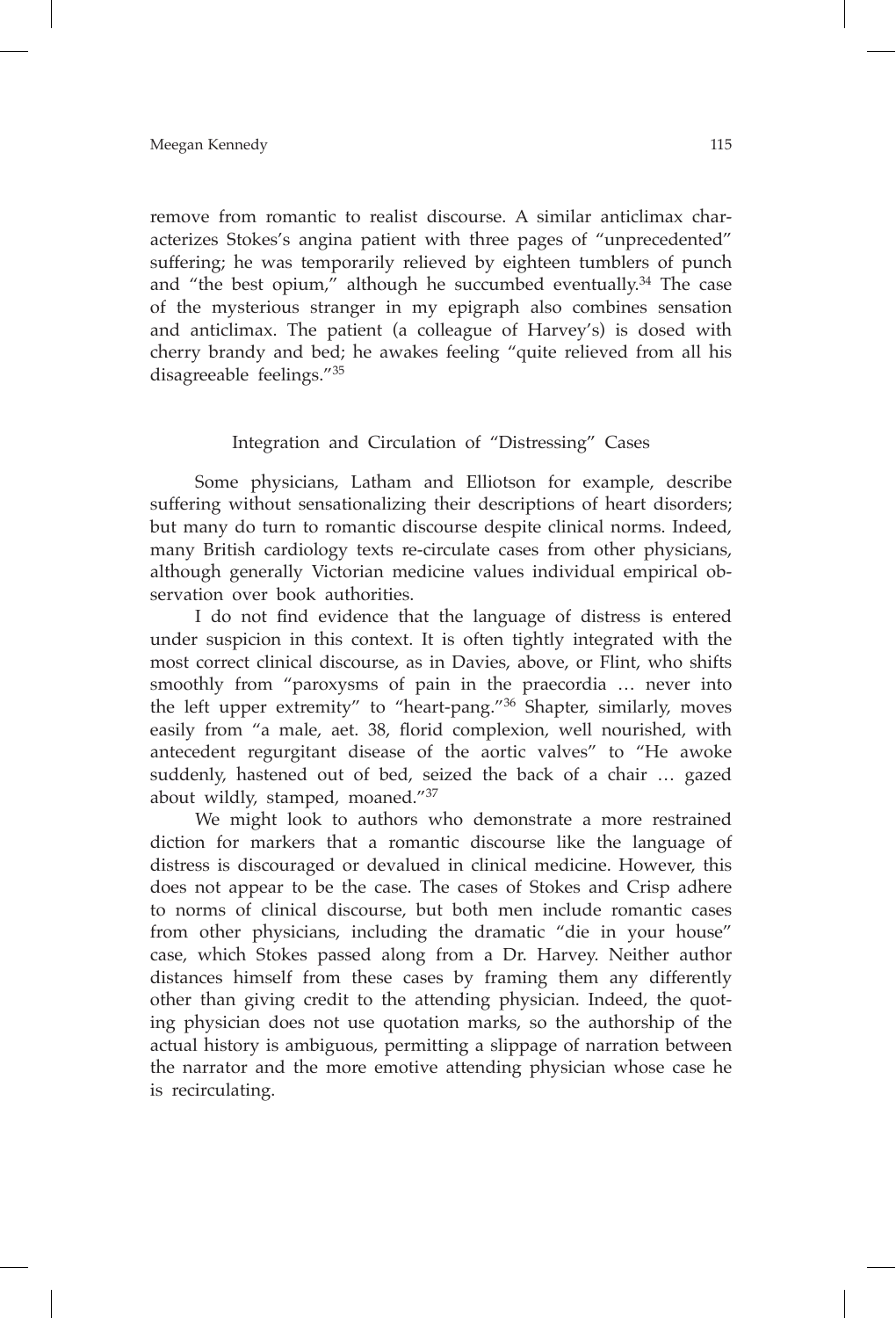Despite the supposed development of a hegemony of clinical discourse in nineteenth-century medicine, then, the use of romantic discourse does not appear to discourage the publication and circulation of cases in new textual contexts even into the last quarter of the century. In fact, quite the contrary: a number of the "distressing" cases I've quoted above originated with physicians other than those quoting them in publication (see notes). Most impressively, Hope's sensational, iconic case ("With eyes widely expanding and starting") originally appears in his own treatise, published in 1832 with several later editions; and then it also appears as his contribution to the *Cyclopaedia of Practical Medicine*, edited by the eminent trio of John Forbes, Alexander Tweedie, and John Connolly, and published in 1835. It then reappears in a series of lectures given by Bellingham at St. Vincent's Hospital in 1849 that he published in the *London Medical Gazette* in 1850 and again in Bellingham's 1853 *Treatise on Diseases of the Heart*; in Flint's 1859 *Practical Treatise on the Diagnosis, Pathology, and Treatment of Diseases of the Heart*; and, as we have seen, in Sansom's 1876 *Lectures on the Physical Diagnosis of Diseases of the Heart*. In half a dozen different publication contexts to a range of audiences across nearly five decades of British medicine, Hope's patient gasping for breath repeatedly symbolizes not just the facts but the drama of the heart for Victorian physicians. The extended circulation of such cases demonstrates that sympathetic prose is not restricted to the pre-clinical era.

### Contrast with Other Diseases

Written representations of other illnesses do not often evoke the same effort to address the patient's suffering.<sup>38</sup> Consider the description of "hooping cough" in Walshe (1851). We might expect whooping cough to be sentimentalized: it was a disease with terrible, wracking symptoms that produced great anxiety; it attacked and frequently killed young children; its treatments were unsatisfactory; it swept through in epidemic form; and its victims were innocents, in no way complicit (as heart patients were understood to be) in their fate. Whooping cough involves fits during which "both inspiration and expiration are … laborious,—the former prolonged, and accompanied with a loud, cooing noise … the latter consisting of a number of successive forcible puffs … performed with almost convulsive energy.… [T]he minor phenomena of asphyxia become apparent…. [B]lood may issue from the mouth, ears, and nose; the conjunctiva become ecchymosed;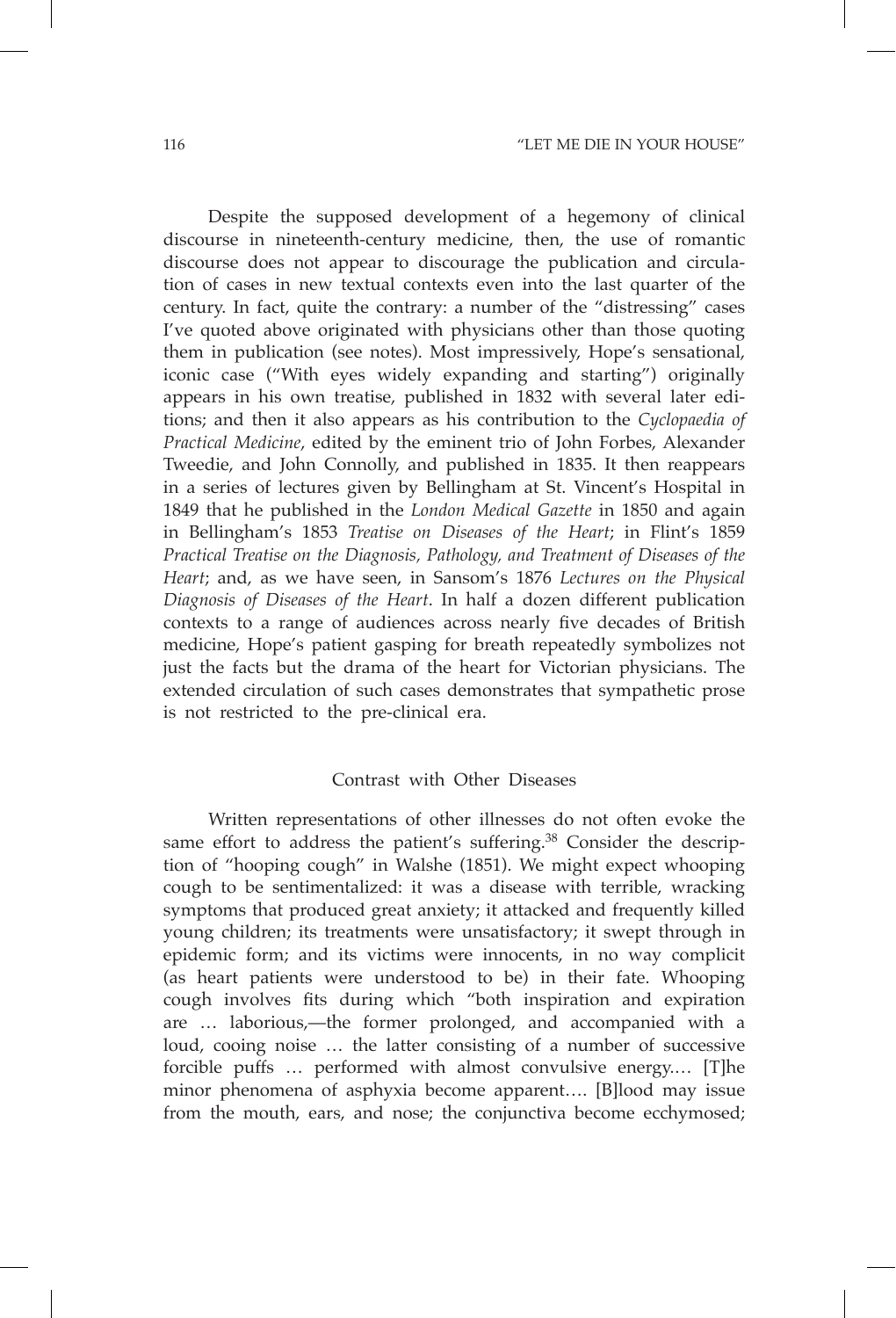slight convulsions occur, and involuntary … discharge of the faeces and urine take place."39 Such symptoms might certainly be "distressing," but Walshe hews to a strict clinical line. He chooses sentence subjects that are generalized symptoms ("inspiration and expiration," "the minor phenomena of asphyxia") or bodily fluids related to isolated body parts. The patient as person is not visible here. Walshe's diction is careful and clinical (expirations are "almost" convulsive) and his syntax is calm, methodical, judicious, balanced; he eschews inflationary language. Finally, he neither acknowledges nor solicits an affective response; he doesn't even acknowledge that the patient may display an emotional response to these terrifying symptoms.

In contrast, he describes the pangs of heart disease with a much wider range of discourse: with a more various vocabulary and more responsive prose rhythms, with the characteristic momentum accrued through accumulating lists of words and phrases, and with more dramatic delivery. The pain is "dull, aching in character, lancinating, tearing, or indescribable,—an exquisite torture, grasping, constrictive, and suffocative, producing, or certainly coupled with, a dread of impending dissolution."<sup>40</sup> Furthermore, "Feeble, fluttering, distressing palpitation, increased by the slightest movement … is a standing source of misery to those sufferers. So, too, is uneasiness in the cardiac region, of characters most difficult to describe,—of an intensity varying between a mere sensation which constantly reminds patients that (as they often express themselves) 'they have a heart,' and the agony of angina,—paroxysms of which may actually occur and put an end to existence."41 Here the physical symptoms collapse into the emotional ones and are conveyed in terms equally passionate. Finally, in extremity, "rupture of the heart—itself complete and instantaneous kills instantaneously. The hand is suddenly carried to the front of the chest; a piercing shriek uttered; some convulsive twitches occur, and the patient expires."42 What a contrast this offers to the death from whooping cough, which Walshe describes in exemplary clinical prose.

#### Why Cardiac Cases

What is it about heart disease that compels these efforts to convey indescribable suffering, in language not generally welcome in the increasingly formal, realist medical record? While the pain and despair of angina reliably evoke the language of distress, other kinds of heartrelated illnesses also do so: aneurysm, dilatation of the heart, fatty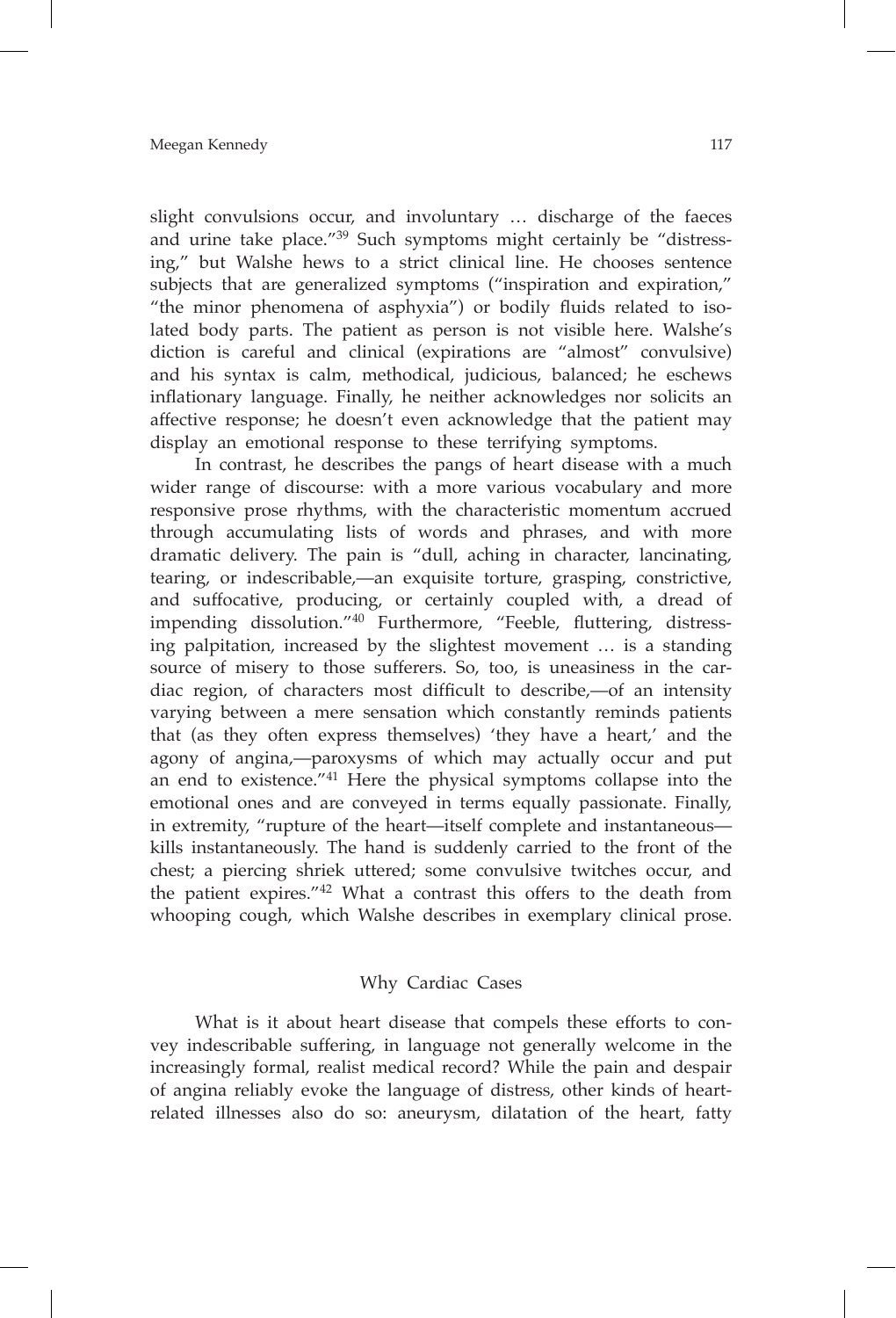degeneration of the heart. For example, in discussing "cardiac asthma" (congestive heart failure), Hope calls it "perhaps the most distressing in the whole catalogue of human maladies."43 What elements of cardiac medicine can account for this persistent use of romantic discourse even when the cases are not particularly complex or dangerous, or when they are relieved by the deflationary forces of anticlimax?

1. The heart has particular symbolic resonance in Western culture. Blair argues that the heart took on metaphorical significance in British culture akin to that of consumption or cancer.<sup>44</sup> Daldy (1866) poetically muses about how "Nature … foresaw how, in the vicissitudes of man's life his life-organ, his prime mover of life, would be the chief participator in, and sympathiser with, the varied strains which must be constantly exerted upon his circulation."45 Other organs, like the brain or the generative organs, also have an augmented symbolic status; cases involving these organs also frequently turn to the language of distress.

2. Heart disorders bring on severe symptoms (pain, dyspnoea, anxiety, conviction of approaching death) that are indeed extremely distressing. Latham, in his description of endocarditis, even imitates the frantic respirations of disease: "Praecordial pain, and anguish, and fluttering, and gasping for breath, and pallor, and delirium, and nervous exhaustion, and threatened syncope, all in their extreme degrees, made death the apprehension of almost every hour."46 The symptoms impress "all in their extreme degrees."

3. Angina in particular was thought to be characterized by a feeling of dread and impending death. Semple explains, "A feeling still more characteristic and more distressing than pain is that of choking or suffocation, with an apprehension of impending death, and this sensation is so distinct, and is so fully impressed upon the mind of the patient, that a repetition of the attack is regarded as almost a certain prelude to dissolution."47 Here the dreadful conviction of "impending death" is considered even "more distressing" than the actual pain of the attack. This symptom presents not only another form of extremity—the patient feels himself literally *in extremis*—but also poignant drama, as a man faces his own mortality, and occasionally irony, when the attack does not (yet) prove fatal.

4. The heart is itself "sympathetic," closely linked to the sympathetic nervous system, which means that it responds to mental and emotional stimulus as much as to physical stimulus. Victorian physicians were fascinated by this connection; John Williams focused his work on it. Broadbent explains, in 1891, "Nothing is more certain than the influence of prolonged mental depression upon the heart, and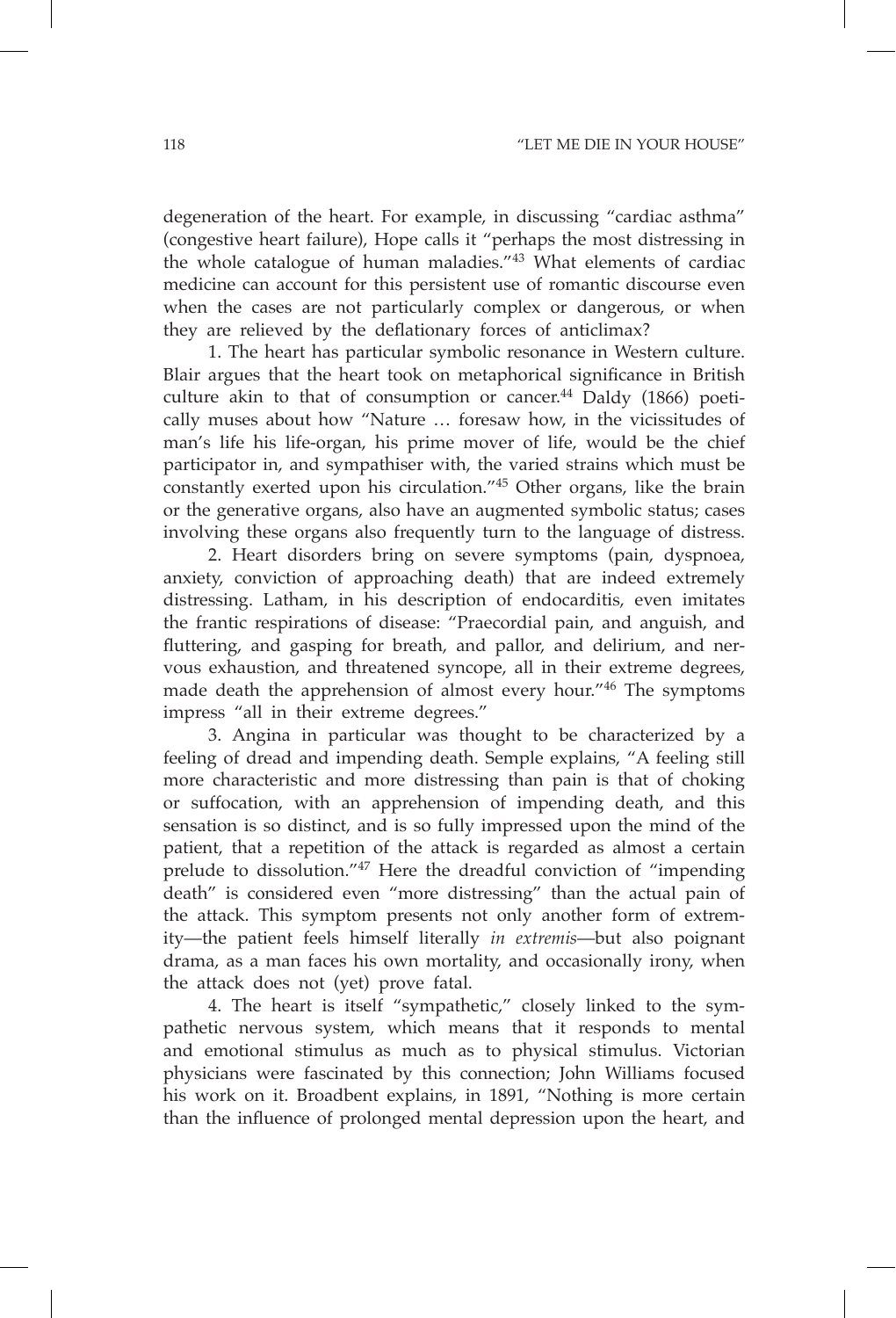the sensation of aching, oppression, and weight which attends grief and anxiety … is indicative of an injurious effect upon this organ. It is almost literally true that people die of a broken heart."48 This connection allows the cardiac treatise to feature dramatic scenes. James Wardrop (1837) recalls, "A lady apparently in perfect health, on receiving unexpectedly the account of her mother's approaching dissolution, fell on the ground lifeless!... [T]he wife of a criminal dropped down dead, after bidding her husband a last adieu!"49 He acknowledges that such dramatic scenes are imitated by theatrical performers. Even as late as 1884, Alonzo Clark comments, "The heart bounds with joy, it sinks in great disappointments, at sights of horror."<sup>50</sup>

But this connection remained unexplained. Thomas Mee Daldy muses, "Why emotional disturbance, apparently the same, should produce in one person excited and frequent heart-action, and in another slower, and as we call it, 'depressed' heart-action, is a problem not easily solved."51 Williams terms it a "mysterious" and "remarkable influence" that "we cannot attempt to explain."<sup>52</sup>

This sympathy between the heart and the mind or emotions meant that cardiac symptoms could be referred to either a structural (organic) or functional (psychogenic) cause; in the latter case it was assumed that no physiological changes or lesions would be found to account for the symptoms. Other organs, such as the brain or stomach, were understood to be affected by the emotions as well. If no physiological derangement was found, the ailment must be functional; often treatment was limited to mitigating the symptoms, regardless of etiology. Further muddying the landscape for diagnosticians, Williams and others feared that chronic functional disease could eventually damage the heart and vessels.

5. Indeed, heart disorders as a whole were considered particularly difficult to understand, to diagnose, to predict the course of, and to treat. For example, Shapter admits that the cause of angina was unknown, having (as of 1874) been "attributed to spasm, cramp, neuralgia, epilepsy, specific disintegration of the heart's structure, ossification of the coronary arteries, to a heart loaded with blood, to enlarged liver, to gout, and latterly, to paralysis."53 Physicians noted that the intense pain and fear of impending death associated with angina might or might not reflect organic disease of the heart and might or might not correlate with a dangerous condition.<sup>54</sup> Some heart disorders were well established, but the very category of angina was relatively new, having been identified by William Heberden in 1768. While other diseases were often presented as deceptive or difficult—hysteria, syphilis, and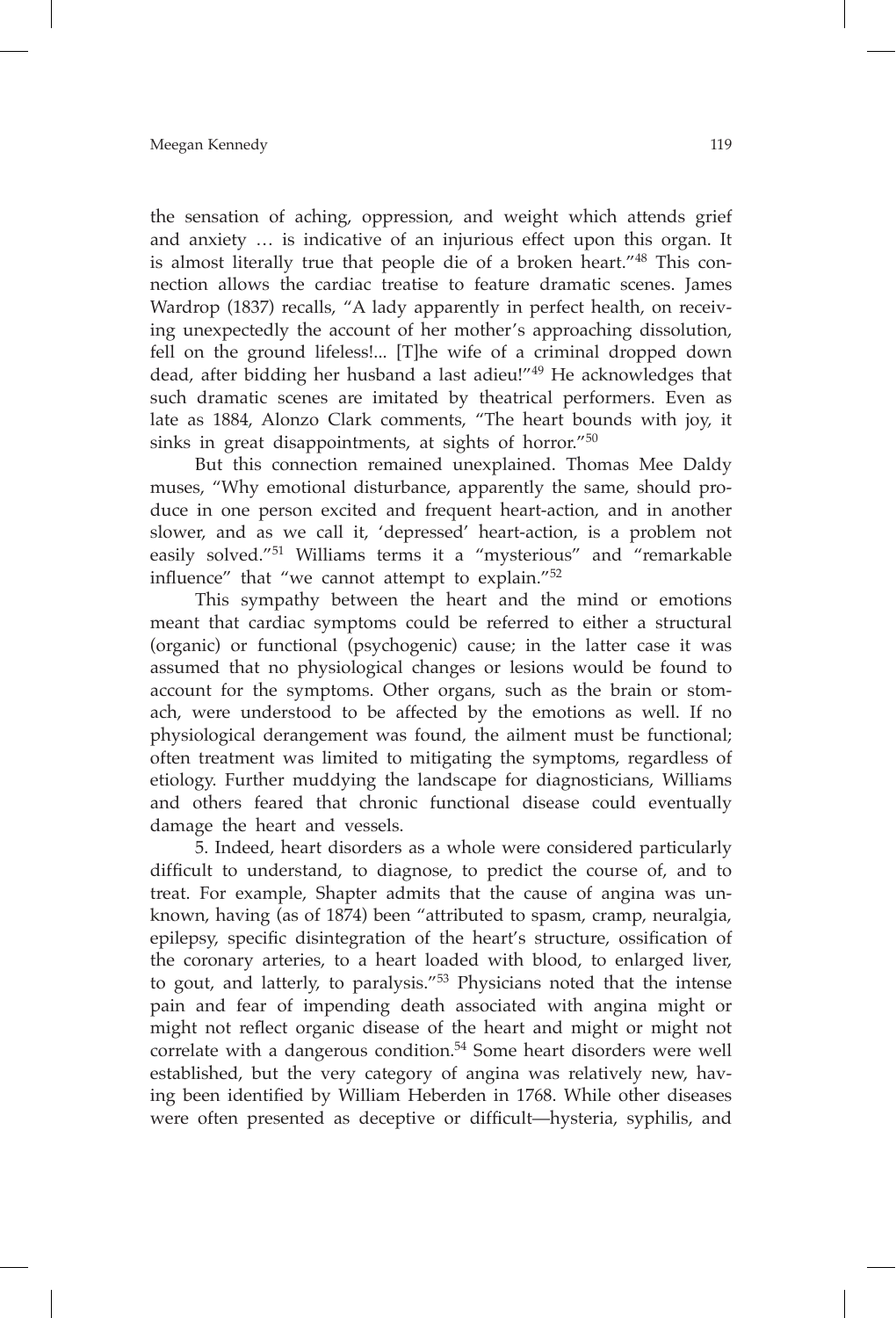consumption, for instance—heart disease was considered a challenge by physicians from Latham, who lamented in 1845 that "the diagnosis of disease is often easy, often difficult, and often impossible," to Broadbent in 1881, who remarked, "The question [of prognosis] is one of such difficulty and complexity that I have never felt to have obtained so complete a grasp of it as to be in a position to place my conclusions before the profession."55 This uncertainty surrounding disorders of the heart, considered to be the center of the body's physiological and emotional life, may have contributed to physicians' being more likely to use sympathetic prose in recording their cardiac cases, and in particular to breach the code of disinterest in order to acknowledge and share their understanding of the patient experience.

6. Finally, physicians may have been more likely to present cardiac disorders via sympathetic prose because they were thought to be especially likely to "have a heart" themselves. The case of the famous John Hunter frequently appears, the irony often commented upon, that the great surgeon himself was felled at a relatively early age from his own vulnerability to this exquisitely sensitive organ. Although Hunter's well-known irascibility was thought to have contributed to his death, Williams (1852) suggests that the studious years required for a medical degree might also make physicians especially likely to suffer from weak hearts themselves. "Where is the zealous student," he asks, "whose nervous system is finely and delicately woven, who has not experienced some such affection in a greater or less degree? Who has not endeavoured to shake off the depression which palpitation brings and leaves, which comes unbidden in the earnestness of study…?"<sup>56</sup>

#### Technology and Treatment

Sympathetic prose persists in cardiac cases despite immense changes in cardiac medicine, which was perhaps more than any other specialty affected by new diagnostic technologies distancing the physician from the patient. Early nineteenth-century physicians debated the advances in auscultation and percussion, used Laennec's stethoscope, and studied the pulse. Mid-century physicians disseminated standardized methods for measuring, observing, and recording the movements of the chest, in Sansom's system and Marey's cardiograph. At the same time, physicians could consider the development of the sphygmomanometer and sphygmograph for measuring blood pressure. By 1900, a physician could know much more than his Romantic-era counterpart had about what was going on inside his patient's chest.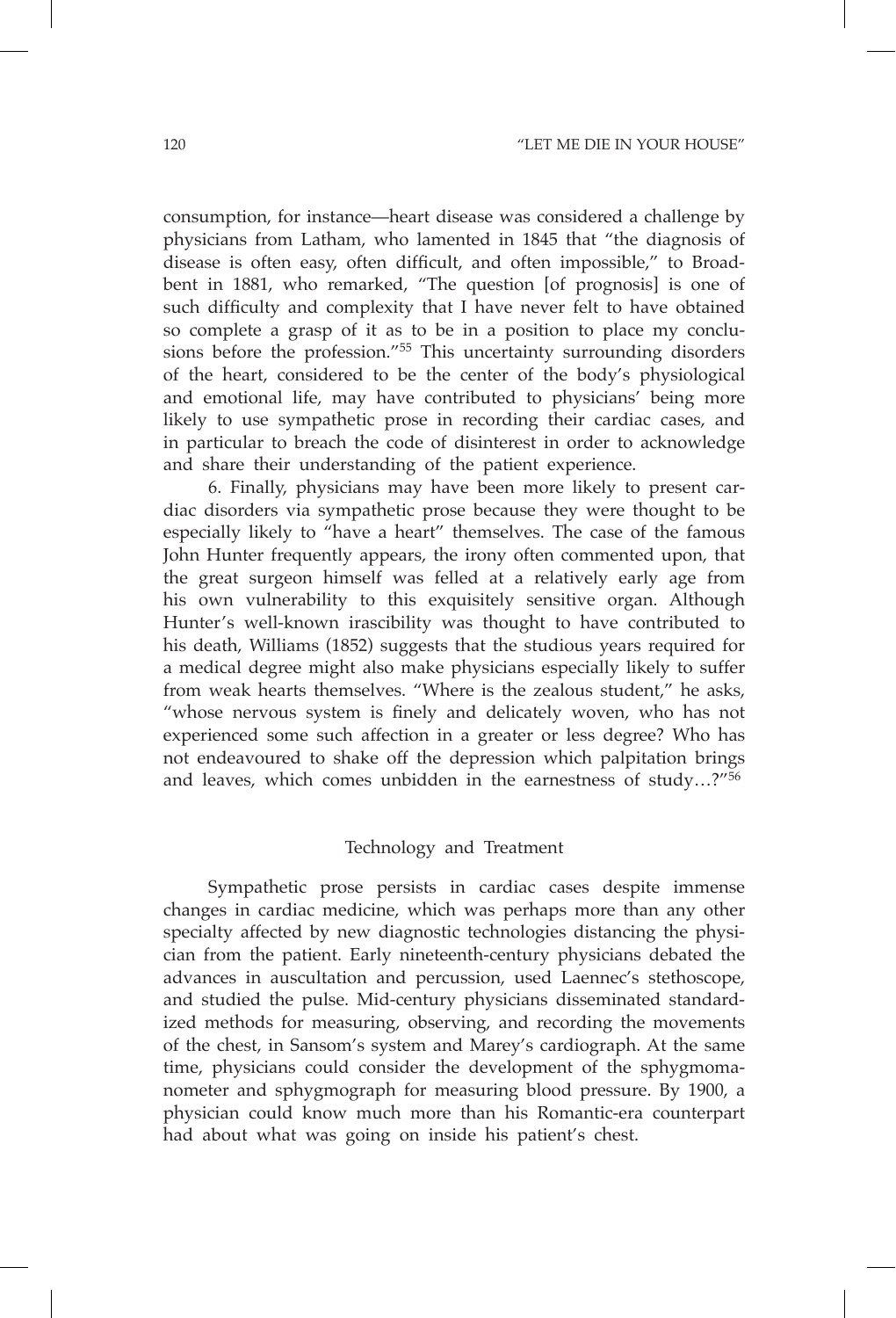However, this wave of heart-tracking technology increased an ironic gap between Victorian physicians' knowledge of cardiac disease and their ability to do something about it. Despite promising developments like the effect of amyl nitrate in arresting paroxysms of angina, nineteenth-century physicians were able to do little more than observe the progress of disease and attempt to mitigate the patient's distress.<sup>57</sup> Blair notes that, despite developments in cardiac theory since Hunter's death in 1793 and the growing acceptance of digitalis as a cardiac stimulant over the early decades of the nineteenth century, the treatment of Thomas Arnold's angina in 1842 still in many respects reflected an eighteenth-century therapeutics: brandy, mustard plaster, hot flannels, massage, laudanum and camphor for pain. These primarily offered a symptomatic treatment.58 In fact, nineteenth-century physicians seem to have used less digitalis than their predecessors. $59$ 

Physicians' inaction becomes especially pronounced in cases of angina, where patients are desperate not to move or be moved for fear of bringing on an attack or exacerbating the pain. As Broadbent says, "I have known a patient sit in the same position almost through an entire night, not venturing to make the slightest movement and scarcely seeming to breathe, while the perspiration rolled off his forehead and came through his clothes."60 Milner Fothergill notes that the patient in a paroxysm of angina "preserves the same position … and dares not be moved, the suggestion to move him being pain to him and causing terror," and that, in fact, he "appear[s] rather to not dare to breathe than to have difficulty in doing so."61 Fothergill frames the physician's position as one of doubt and limited options: "Narcotics and antispasmodics … are not very desirable agents to administer in a condition, whose pathology is enveloped in doubt. Chloroform or other inhalations are not very safe agents, as their action on the heart is not known."62 Sympathetic prose, with its expression of connection and investment in the patient's experience, addresses the physician's essential *inability* in this situation—his medical inability to alleviate or cure the disorder; his imaginative inability to truly know the patient's pain; his linguistic inability to convey the reality of that pain—and insists on the physician's commitment to the patient nevertheless.

#### Imagined Experience, Figuration, and the Ineffable

Sensational and sentimental language express and invite an emotional response, a potentially dangerous endeavor; romantic fiction during the nineteenth century was damned for rousing emotions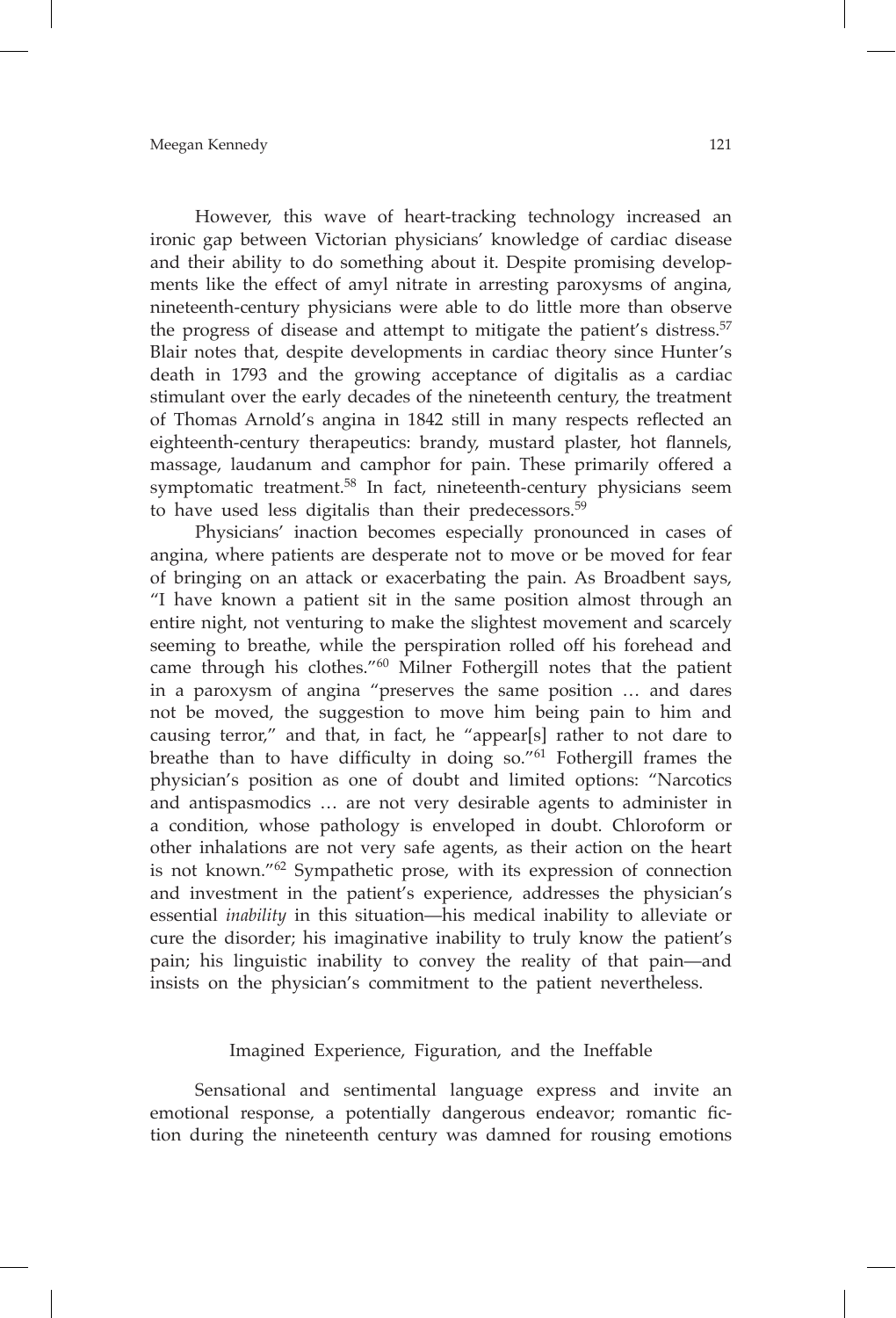in vulnerable populations like women, children, and the working classes.63 In cardiac medicine, sensational and sentimental language often demonstrate that the physician is imaginatively mirroring the patient's distress. By investing so fully in the language of distress, the physician-author strives to imaginatively inhabit the lived experience of the patient and marks his emotional response to the patient's suffering. Clinical discourse cannot meet this rhetorical need, because the clinical realist aesthetic explicitly excludes it.

One telling symptom of imaginative projection is physicians' remarkable investment in describing the unique quality of cardiac distress, especially as they must rely upon the patient's reported experience.<sup>64</sup> A remarkable proportion of cardiac cases is given over to elaborately detailed, figurative depictions of pain. Physician-authors, following patients' lead, reach for similes and other forms of figurative language in an effort to know and communicate the suffering peculiar to heart disease. Davies laces a clinical report with metaphors, reporting,

In severe cases, the patient feels as if the heart were violently squeezed.... As the fit continues, the dyspnoea often becomes extreme; sanguineous congestions are formed towards the head and face; occasionally syncope or convulsions supervene, and the patient manifests the most unceasing jactitation and apprehension of imminent suffocation. I have seen instances of sudden death occurring in the midst of the most agonising distress…. The increase of the sensibility of the skin and mammae is often so great, that the slightest pressure is excessively painful. I have met with patients whose torments have been so great, that they described their flesh to feel as if torn by the talons of an animal.<sup>65</sup>

Davies carefully delineates the space where he will permit imaginative description, but the nature of this disorder spurs him to juxtapose the calm assessment of a term like "jactitation" (extreme restlessness) with the sentimental acknowledgement of "the most agonizing distress."

Sansom feels the "recital" of symptoms "should be recorded … in the patient's own words" and illustrates the "most distressing" form of irregular heartbeat with figurative expressions: "the heart's action is said to be 'tumultuous,' … 'rolling over' and 'tumbling,' as it were; actions described in various terms by various patients, and attended with much distress…. Sometimes the expressions are still more precise, as, for example, 'the fluttering of two pigeons.'"66 Similarly, Flint reports one patient's coining of the term "heart-pang" to describe "a sensation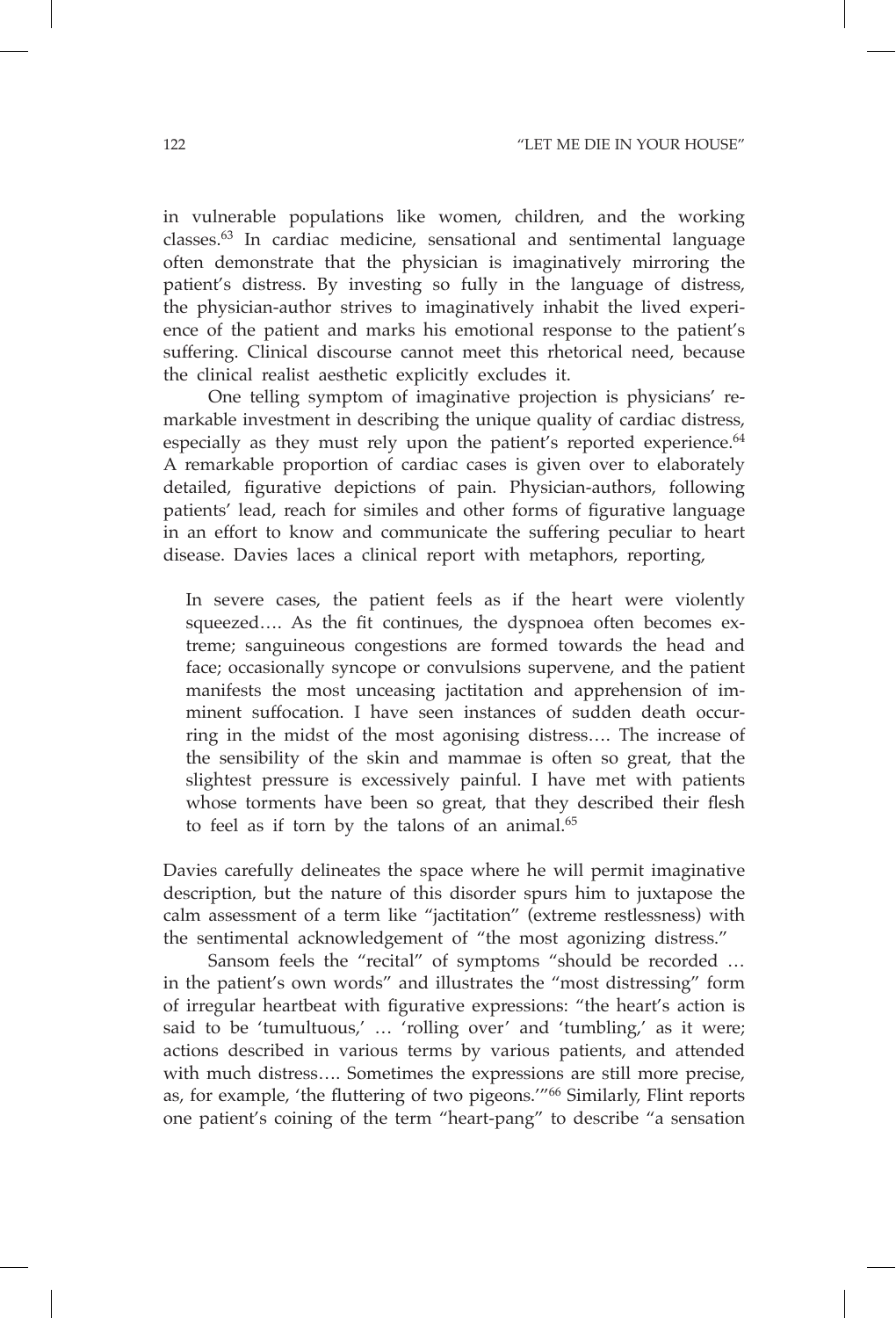as if the heart were compressed," and he goes on to use the term himself.<sup>67</sup> Most suggestive, in reporting his own experience of angina pectoris, W. Herries Madden turns to figurative and subjective description only when he describes the feeling that a dose of amyl nitrate effectively "strangled" the spasm in the chest.<sup>68</sup> He draws attention to this descriptive element: "In speaking of my first experiment with the amyl, I said the spasm was as it were strangled; this word accurately expresses the sensation. I felt as if a new power was suddenly called into play, which seized hold of and by a violent effort crushed out the force previously in action."69 His report suggests that the unique and peculiar nature of cardiac distress not only excuses but also requires extraordinary strategies of description.

Significantly, these authors turn to affective language not, generally, when describing symptoms that can be externally assessed but when they must consider the patient's own internal experience of illness; that is, when—other than in the few cases where the physician is himself ill—he must either rely upon the patient's narrative or imaginatively project himself into the patient's role in order to describe particular symptoms. This attempt to acknowledge and comprehend the patient's experience of distress can only, it seems, find expression in the case history as long as imaginative, affective discourse is also permitted. The nature of cardiac distress—in particular the tendency of its anguished patients to evoke an affective response in an observer—makes it difficult if not impossible to convey in dispassionate clinical terms.

This association between the patient's experience of distress and the use of affective discourse persists even when the narrators assert the inadequacy of language to impart the experience of cardiac distress. Flint explains, "The pain [in angina pectoris] is by no means the sole element of the distress. A sense of suffocation and of impending dissolution occasions hardly less suffering. There is, in addition, a feeling of anguish which patients find it impossible to describe."<sup>70</sup> Elsewhere he terms this "that intense, undefinable anguish and feeling of approaching death."71 The patient is not the only one struggling to describe this experience. Flint notes, in a case where the patient was afraid to sleep for fear of a recurrence of the paroxysm, "The suffering in this case was beyond description."<sup>72</sup> Yet physicians seem compelled to try to describe it anyway. Hope refers to dilatation of the heart as "an indescribably distressing … sensation" and immediately goes on to attempt description: "as if he were dying … accompanied by palpitation and gasping."<sup>73</sup>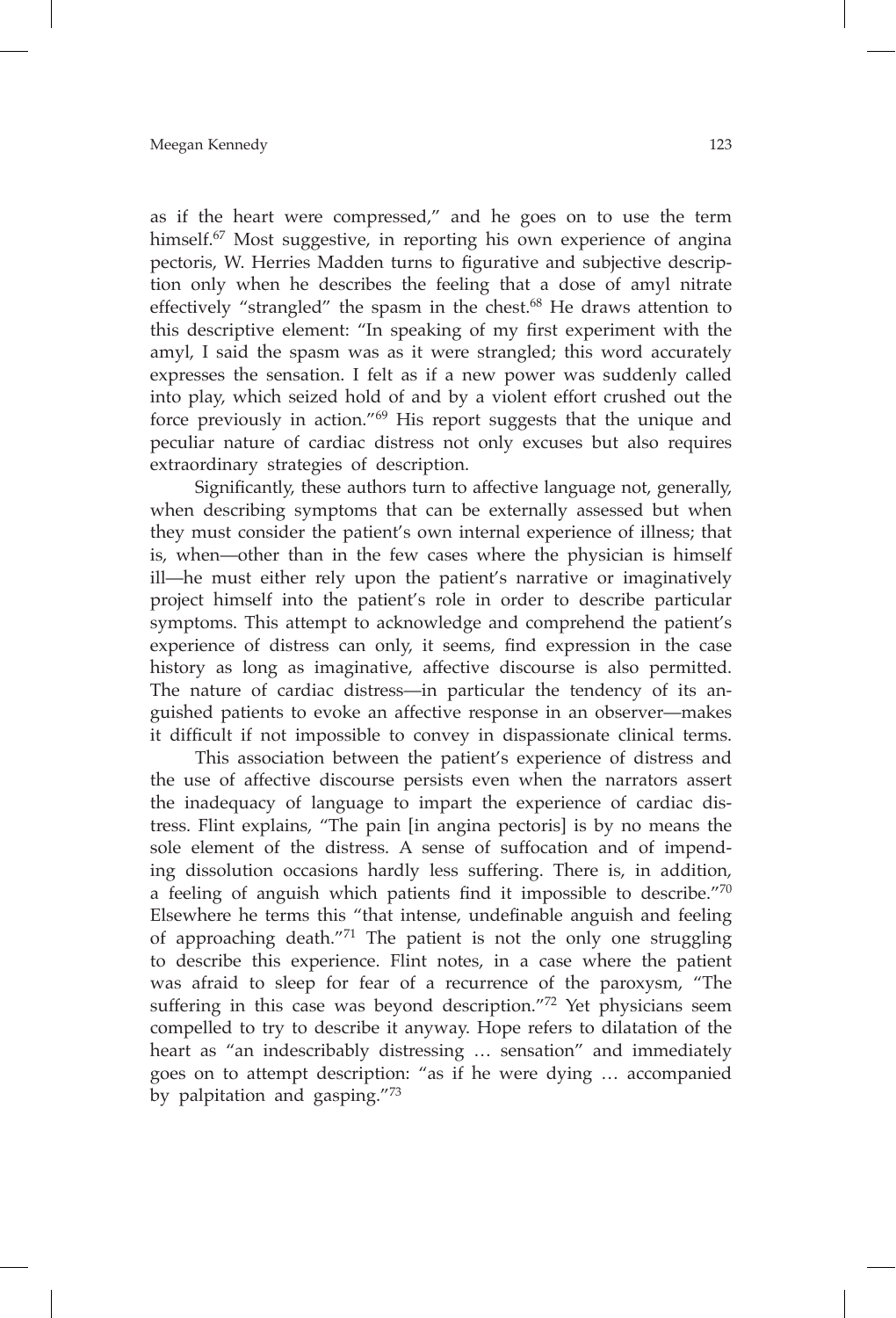Stokes spends three pages on a detailed description of an angina patient "with an amount and intensity of suffering probably unprecedented," offering a series of memorable figures that ask us to imagine and inhabit this distress:

a sensation of aching down the arms and legs, with a feeling of lassitude and a desire to sit down, which, however, the patient dare not do … a sense of construction referred to the sternum, as if that bone and the spine were being forcibly approximated, and a sensation of the heart being torn from the thorax … the aching pains in the arms were replaced by a sensation as if red-hot wires extended along the course, … the carotids appeared impatient of the restraint of the integuments…. [A]t each stroke of the heart, the whole person appeared to undergo a general dilatation, as if it were one great aneurism.<sup>74</sup>

Stokes concludes that the patient's experience is ultimately ineffable. He asserts that the "position of the patient, his dark, wild, staring eyes, and pallid face; the intensity of his agony, the perspiration, which at first stood in large drops, and then ran down his neck, altogether embodied a scene which baffles description, presenting a picture of suffering which could not be imagined or described."<sup>75</sup> Stokes heaps phrase upon phrase in an effort to convey the intensity of the patient's distress but finally claims even to abdicate the sacred work of observing and reporting, although he is, in fact, imagining and describing what "could not be imagined or described."

#### The Paradox of the Suffering Heart

Pain is often considered unsharable. Elaine Scarry famously declares, "Physical pain does not simply resist language but actively destroys it."76 Lucy Bender, however, has argued that Scarry does not account for degrees of pain nor for sufferers' attempts to express pain metaphorically. While pain certainly presents obstacles to communication, Bender argues, it is a "shared cultural phenomenon."77 However, she also argues that the meaning of pain was shifting between the 1840s and 1880s and that it was not a given but rather "part of a complex and unstable system of signification."78 Indeed, she argues, no one knew exactly what pain was. In such a context, pain may be expressed and described without truly being communicated.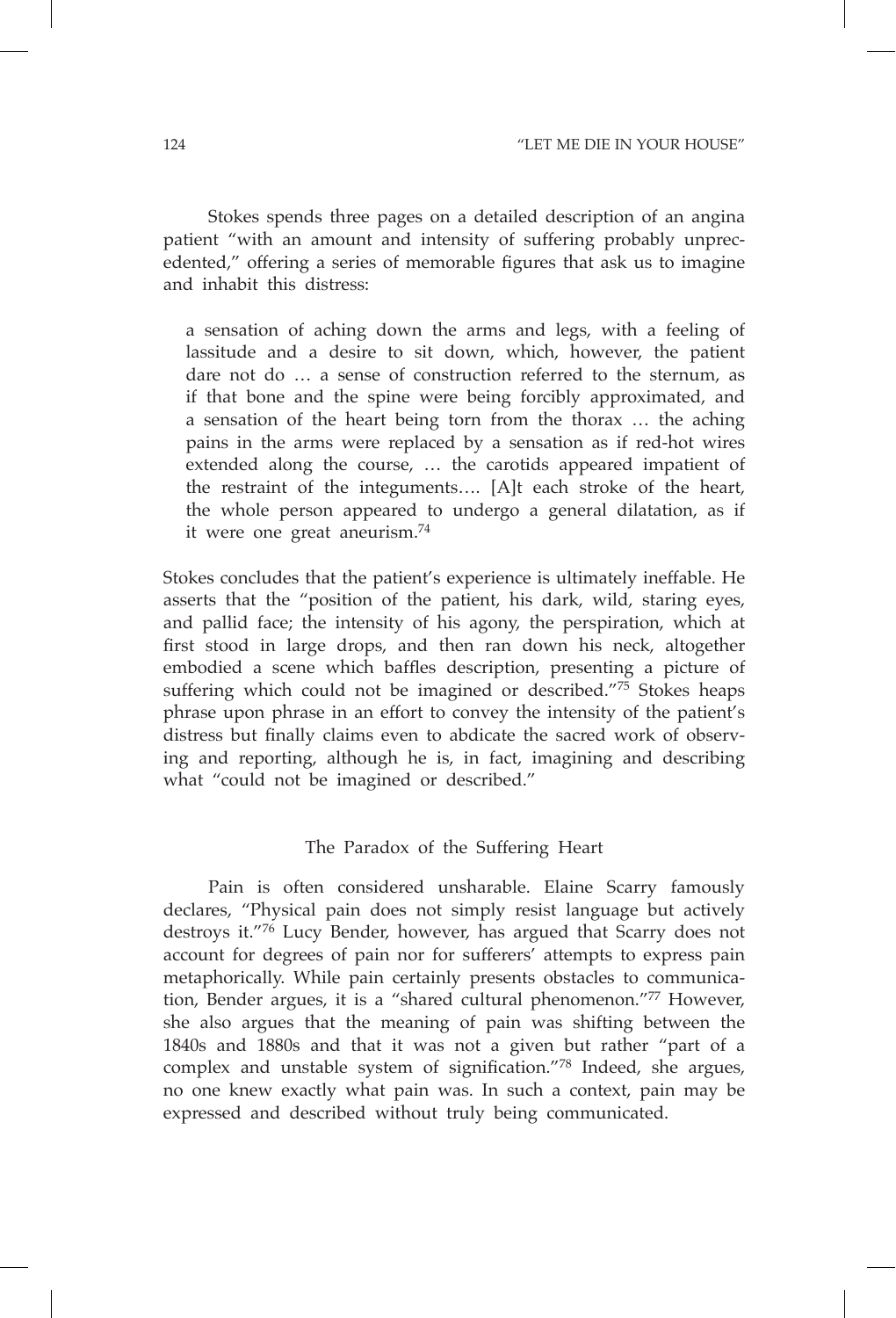Cardiac treatises of the nineteenth century offer support for both Scarry's and Bender's views. We see repeated attempts by physicianauthors to convey unutterable suffering on behalf of the patient, whether by repeating his anguished words or by imagining and describing the pain that keeps him from speaking. The patient is frequently described as suffering ineffable pain—pain that can't be described, that in fact often prevents him from speaking. Yet physician-authors are drawn repeatedly to reporting the patient's words, and—when that is impossible—attempting to imaginatively inhabit (and report) the patient's experience. Broadbent acknowledges both the difficulty and the insistent necessity of description with a remarkable series of metaphors:

The patient stands still, not daring to move or breathe, and feels as if he were in the act of dying. He will say afterwards that if the pain had lasted another moment he must have died…. Some sufferers will say it is indescribable—nothing in their previous experience suggests even a comparison; others speak of the pain as severe cramp in the heart, or as if the heart were gripped by an iron claw…. Another description of the pain is that it feels as if … the whole chest were being held in a vice. In other cases the pain is compared to a bar of iron across the upper part of the chest; in others, again, to a ton weight upon the lower part of the chest.<sup>79</sup>

The anxious stillness of the terrified patient appears in a series of eloquent figurations, as if his pain is insistently transfiguring him or accelerating through a series of imagined objects outside his body. The patient, "as if … in the act of dying," "must have died," in what is "indescribable" and without comparison, yet which is also like a cramp or iron claw or vice or bar of iron or ton weight. It is evident in Broadbent's description that this turn to figurative language stands as a trace of the patient encounter. The physician often echoes what must have been the patient's own words here, in terms that attempt to limn the quality of the patient's interior experience even as he admits their incommensurability to that experience.

The suffering that animates these cases demands yet exceeds, refuses, and indeed eludes description. The narrating physician seems compelled to describe his patient's experience. He describes it in detail, often at length, and with some violence to the ideal of clinical dispassion. Yet often the impression left is of a kind of restlessness of the narrative voice, like the terrified anxiety of the patient who can neither sleep nor move.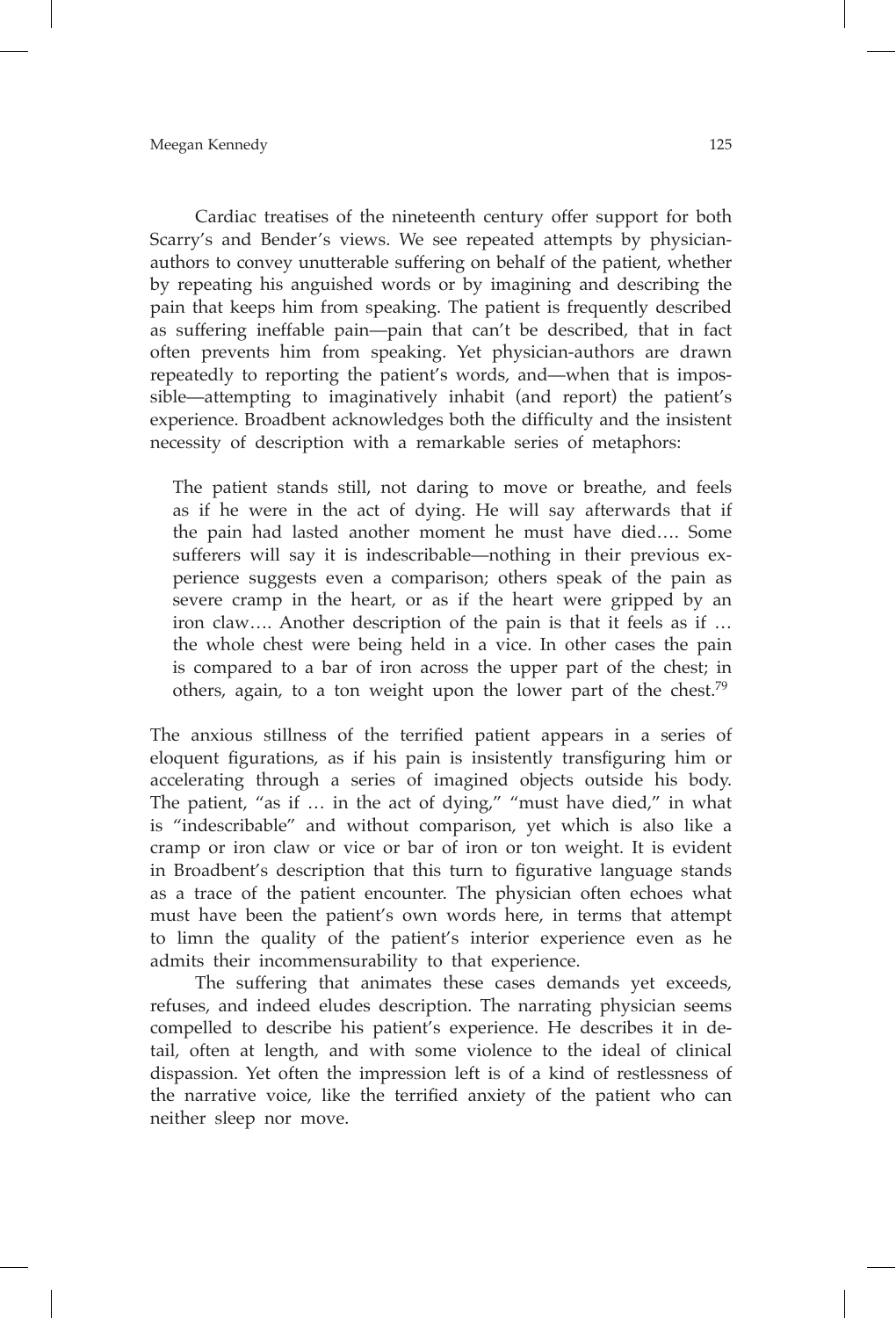The physician, called to describe the ineffable, must imagine it for us. However, any nineteenth-century physician would be well aware that the heart's sympathetic susceptibilities make imagination dangerous, and a medical imagination doubly so. Furthermore, the organ most likely to be disordered by an overactive imagination was the observer's heart. Flint comments on "the frequency with which [medical students] imagine themselves to be affected with disease of the heart. The study of the diseases of this organ tends to direct attention to the subject and excite their fears … and the dread of these diseases seems … to induce disturbed action of the organ."80 The physician who projects himself imaginatively into his patient's distress not only seeks to share that distress but also, it seems, endangers his own health.

#### Whose Distress?

The language of distress should not be accepted uncritically as a marker of sympathy; the genre of the medical case can objectify whether using realist or romantic techniques. Sensational discourse, despite its claim of shocked common feeling, makes the patient into a terrible spectacle. And while the patient himself probably feels horror at his predicament, the physician's horror cannot be quite the same.

Indeed, sometimes it is not clear, even late in the century, whether a narrative ultimately conveys the "distress" of the patient or of his physician. Hope mentions "the most difficult and distressing cases" and that "class of symptoms, of the most distressing kind."<sup>81</sup> Stokes talks about "that assemblage of distressing symptoms noticed by all authors."82 The "distress" here hovers between patient and physician. Hawkins clarifies, "There is scarcely any state of suffering which it is more painful, more appalling to witness."<sup>83</sup> Flint, too, terms the "extreme suffering from so-called cardiac asthma" a "painful spectacle."<sup>84</sup> Fothergill includes, as a symptom of angina, the way that the "patient's condition excites the greatest alarm and sympathy in onlookers."85 If the suffering patient is already "distressed" by his pain, given that "to distress" means "to cause pain, suffering, agony, or anxiety to" someone, to whom, then, can his pain now be "distressing" but the onlooker?86

Sansom warns his colleagues that "if you have once seen a pronounced example of [angina], you will never forget it…. [T]he hand, placed over the epigastrium, finds that the heart's action is slow and laboured…. [S]ometimes, as in a case which it was once my lot to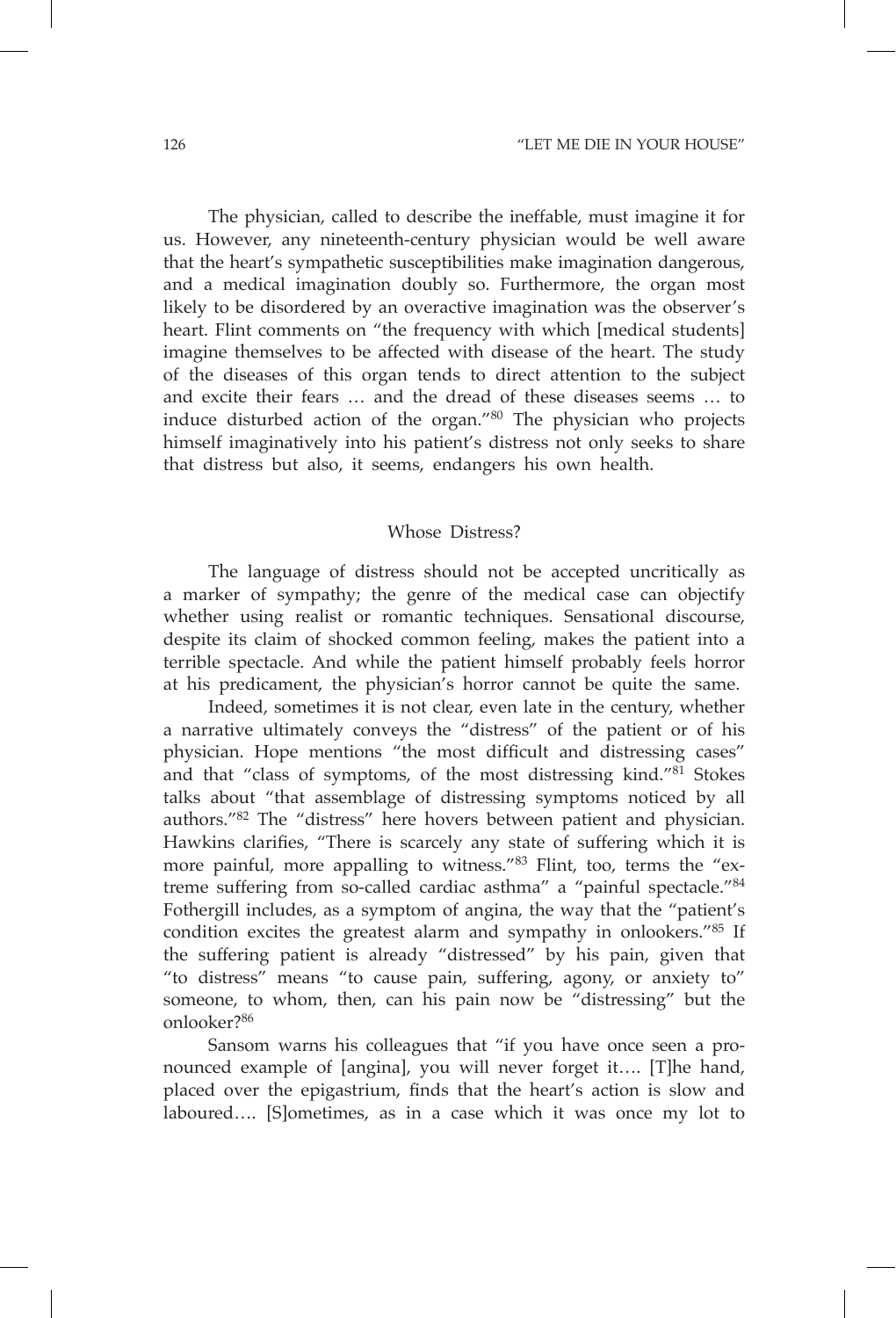witness, his short, but concentrated sufferings in a few minutes end in death."<sup>87</sup> Sansom clearly registers not only the patient's but also his own distress. Indeed, in revising the passage five years later, he personalizes the scene even more; he replaces the clinical phrase "the hand" with "your hand, placed over the epigastrum."<sup>88</sup> It is not uncommon for physicians to remark upon their own pain in this way. Broadbent says, in describing cardiac suffering, "The least movement brings on shortness of breath, which is often painful, even to witness."<sup>89</sup>

What does it mean that the physician's suffering claims space on the page here as well? We could dismiss this as yet another example of how the patient's narrative is eclipsed in clinical medicine by the physician's narrative of his own experience and attempts to claim his own suffering. And this reading, I must say, can be justified. It is not unlikely that physicians' sensitivity to patients' pain reflects their own reduced agency in the face of heart disease and their sense of their own vulnerability to a cardiac disorder. The author in many of these cases finds himself helpless to arrest the paroxysm he witnesses; as many of these men admit, they can do little even in the long run except to counsel the patient to avoid precipitating factors, and to alleviate the symptoms—symptoms they may eventually share—as best they can.

But these physician-authors are also clearly striving to understand, to inhabit, to communicate, and even in some respects to take on some of the pain and suffering they witness. In this way, the cardiac case history of the nineteenth century represents a kind of intensification or condensation of Thomas Laqueur's "humanitarian narrative," in that these texts record a constitutive link between the disinterested attention to detail in modern clinical realism and the affective (that is, interested) gesture of reaching out.<sup>90</sup> These physicians show us two humans alone together in a room—for all other observers fade away in the narratives of these encounters—facing the terrible incommensurability of experience and struggling to overcome it. In such a situation, it is no surprise that the physician-author turns to a range of narrative tools. It is no accident that some of those tools are generic models common to literature rather than the clinical mode of disinterest. These vignettes are not innocent of the author's concern for his own reputation and authority, but they offer meaning beyond this. A patient who asks to "die in your house" is asking for the assistance not just of medical authority but of sheer human commonality, and these texts reflect their authors' awareness not only of this commonality but also of the forms of textuality—literary forms—that often address it.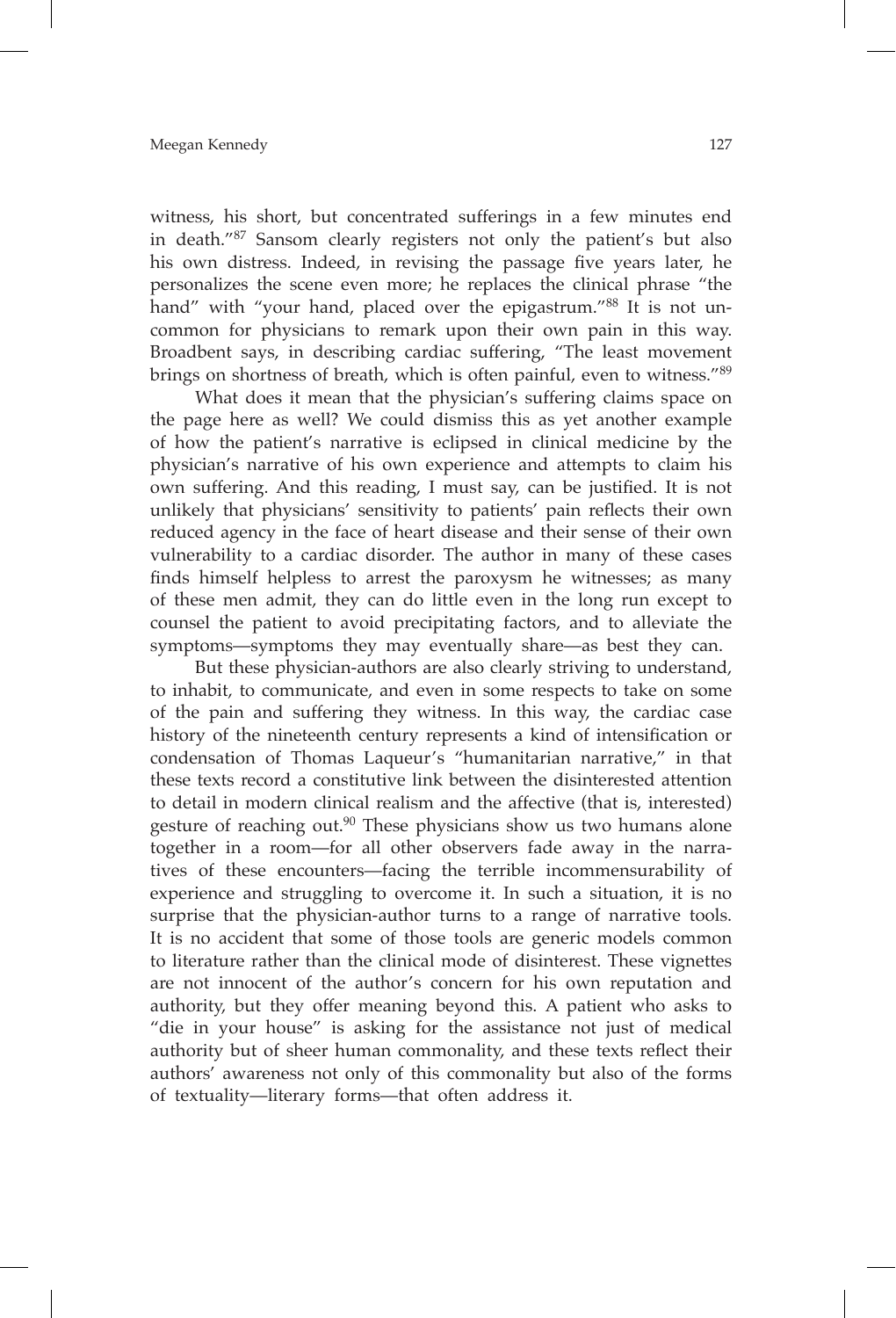These texts demonstrate that the suffering of heart disease is terrible for the patient. They also demonstrate that witnessing suffering you cannot alleviate can be traumatic for the witness, even if—perhaps especially if—that witness is a physician who feels himself helpless, trained to a distanced observation he cannot sustain, and terribly aware of both his human bond with the patient and his inability to bridge the chasm of pain that separates them. Indeed, these treatises demonstrate that the physicians observing the suffering heart prove as prone to sympathy—that is, to pain referred from an unrelated organ—as the heart itself. These observers, like the heart, respond to another's pain by experiencing it—or at least a form of it—themselves. In these cases, pain can be understood only by communication from one organ to another, from one suffering body to another, implicitly tying patient and physician together in a common structure in which observation can engender knowledge only by way of vulnerability and suffering. And if the patient's pain is thus communicated to his physician, the physician-author does his best to communicate it to the reader as well. In the decades during which cardiology was becoming a modern specialty, these physicians draw upon both clinical and "distressing" discourse to articulate both the structures of the heart and of its sympathy.

#### **NOTES**

My thanks to staff at the Bedford Collection at the Royal College of Physicians, the Wellcome Library, and the Wood Institute at the College of Physicians in Philadelphia; and to the participants in the Medical Case Histories as Genre symposium at King's College London, especially Monika Class and Brian Hurwitz.

1. Stokes, *Diseases*, 519.

2. Brief segments here on clinical realism and the "interesting" derive from Kennedy, *Revising the Clinic*, with the kind permission of Ohio State University Press.

3. On disinterestedness, see Daston and Galison, *Objectivity,* and Levine, *Dying to Know*. For the changes in scientific writing, see Gross, Harmon, and Reidy, *Communicating Science*. For clinical realism, see especially Rothfield, *Vital Signs*.

4. A narrative with an exaggerated interest in historicity and documents (translation, transcription, editing) is likely to verge on the romantic in its overt attention to the mediation of representation. Although literary romances share characteristics with medieval romance (noble protagonist, social class as an innate quality, and plot structure where the social order is disrupted and eventually restored), these elements are less applicable to medical texts.

5. See Thrailkill, "Killing Them"; Kennedy, "'Poor Hoo Loo.'"

6. The study of heart disease was not fully specialized as "cardiology" until the turn of the twentieth century, but I shall use the terms "cardiac" and "cardiology" for ease of reference. See Lawrence, 3.

7. Davies, *Lectures*, 492.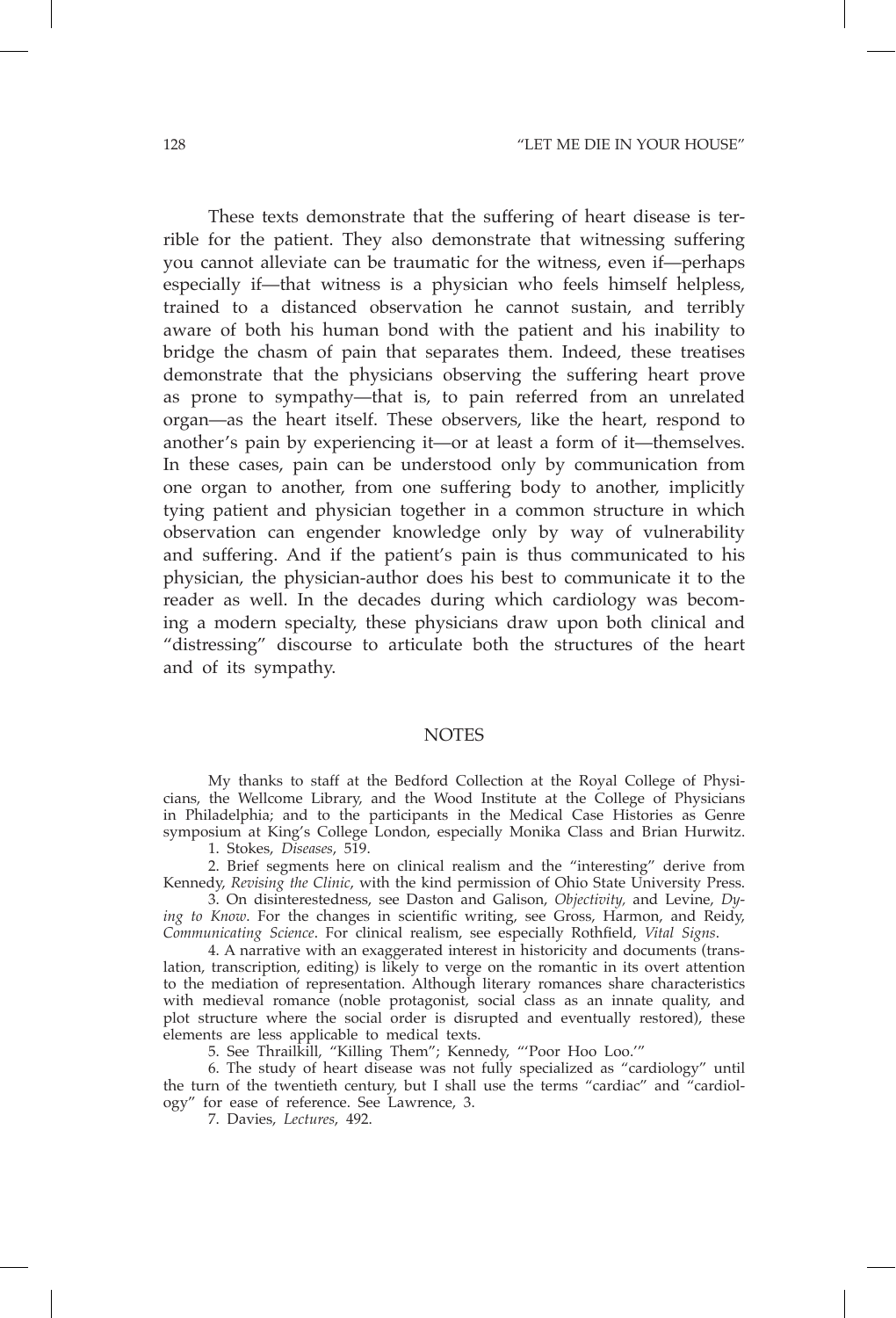8. Walshe, *Practical Treatise*, 430.

9. Bellingham, *Treatise*, 182, 209.

10. Broadbent, *Structural Diseases,* 18.

11. Little, *Lecture*, 39.

12. Ibid., 60–67.

13. Blair, *Victorian Poetry*, 24.

14. Montgomery Hunter, *Doctors' Stories*, 6.

15. Conventionally, empathy "feels with" while sympathy "feels pity for." However, the term "empathy" did not exist during the nineteenth century; many Victorians use "sympathy" where we would say "empathy." On cognition and empathy, see Halpern, "Clinical Empathy," 670.

16. Greiner, *Sympathetic Realism*, 16. Greiner persuasively argues that a sympathetic but abstracted "fellow-feeling" enables nineteenth-century literary realism (18–20). However, cardiac texts express distress in a romantic manner closer to Hume's than Smith's theory of sympathy; the expression may be inadequate, but the attempt is made.

17. Halpern, *Detached*, 70.

18. Ibid., 72.

19. Latham, *Lectures*, x.

20. Stokes is quoting a Dr. Harvey; Williams is quoting a Dr. Baillie; Semple, *Manual*, 4.

21. Sansom, *Lectures*, 5.

22. Crisp, *Treatise*, 169.

23. Sansom, *Lectures*, 27–28.

24. Hope, *Treatise*, 401.

25. Flint, *Treatise*, 192; Hope, *Treatise*, 401. Flint was American, but he was internationally known as an authority on heart-sounds, frequently cited by British sources, and was invited to address the BMA in 1886.

26. See for example Semple, *Manual*, 4.

27. Shapter, *Notes*, 205–06.

28. Stoddart, 195–96.

29. Crisp, *Treatise*, 27, 147.

30. Flint, *Treatise*, 289.

31. Williams, *Practical Observations*, 137.

32. Hawkins, *Rheumatism*, 109.

33. Balfour, *Clinical Lectures*, 386.

34. Stokes, *Diseases*, 220.

35. Stokes, *Diseases*, 519.

36. Flint, *Treatise*, 294.

37. Shapter, *Notes and Observations*, 205.

38. For one exception, see Brian Hurwitz's essay on Parkinson and *Essay on the Shaking Palsy* in this issue.

39. Walshe, *Practical Treatise*, 418.

40. Walshe, *Practical Treatise*, 433.

41. Ibid., 483.

42. Ibid., 523.

43. Hope, *Treatise*, 394.

44. Blair, *Victorian Poetry*, 28, 30–31.

45. Daldy, *On Disease*, 9.

46. Latham, *Lectures*, 311.

47. Semple, *Manual*, 275.

48. Broadbent, *Structural Diseases*, 11.

49. Wardrop, *On the Nature,* 67–68.

50. Clark, *Lectures*, 239.

51. Daldy, *On Disease*, 4.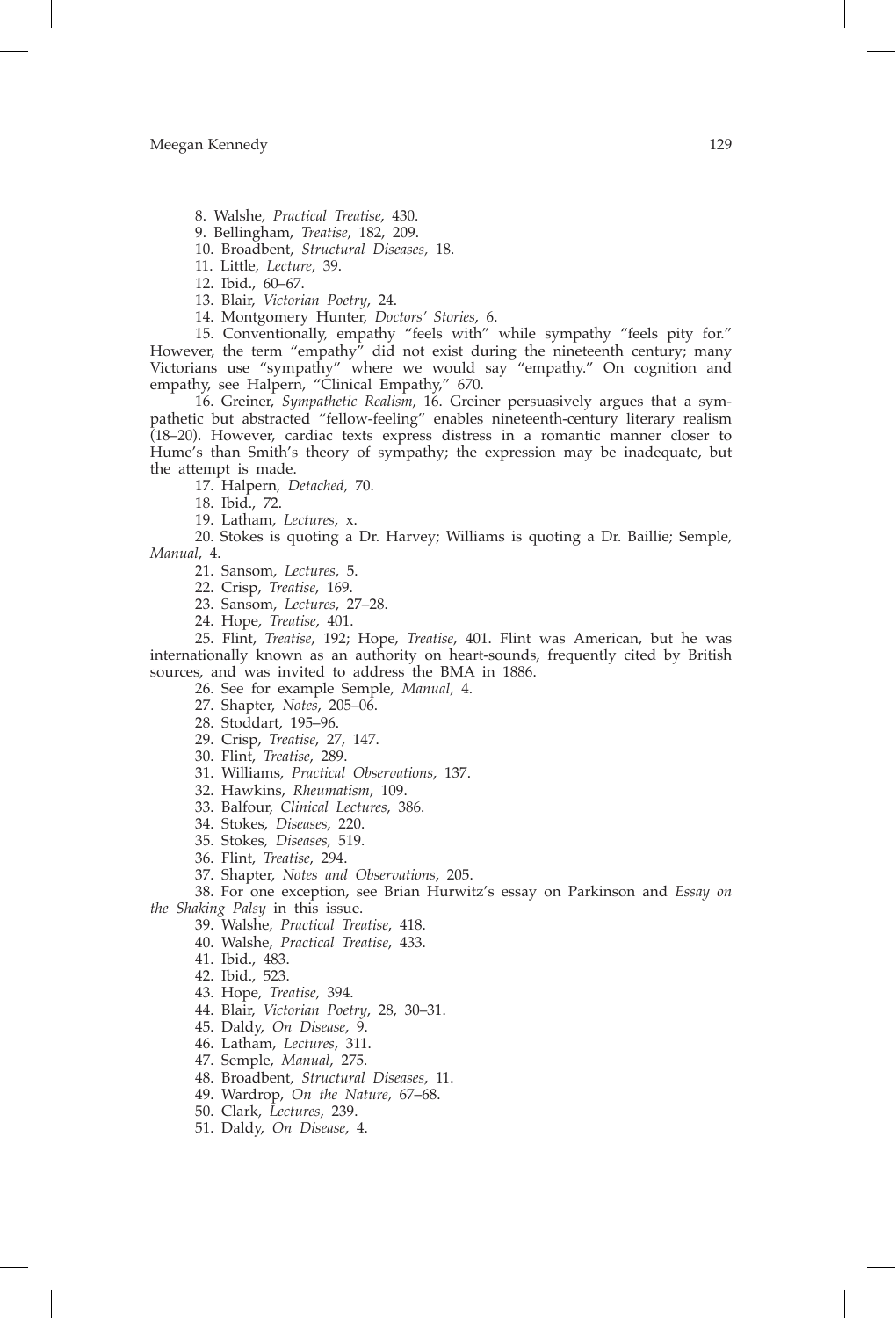52. Williams, *Practical Observations*, 44, 51, 55.

53. Shapter, *Notes*, 207.

54. See Flint, 296–300; Semple, 274–75; Hope, 94–95. See Wooley, 65–67, 75–76; Bound Alberti, 96–98.

55. Latham, *Lectures*, 286; Broadbent, *Structural Diseases*, 1.

56. Williams, *Practical Observations*, 5–6.

57. Bynum, Lawrence, and Nutton note that Thomas Lauder Brunton had published his experiments on amyl nitrate in the *Lancet* in 1867.

58. Blair, *Victorian Poetry*, 100–02.

- 59. Wray, Eisner, and Allen, "Two Hundred Years," 137–39.
- 60. Broadbent, *Structural Diseases*, 35.
- 61. Fothergill, *The Heart*, 251.

62. Ibid., 255.

63. Fothergill warns, for example, "The excitement of modern fiction is not without an effect on the emotional nature of its votaries, who become as abandoned to this form of intemperance as others are to the use or abuse of other stimulants" (262).

64. Dr. Clifford Allbutt records his own case of heart strain while Alpine walking, reporting "a strange and peculiar *besoin de respirer*, accompanied by a very distressing sense of distension, and pulsation in the epigastrium" (quoted in Fothergill [273] and elsewhere).

- 65. Davies, *Lectures*, 492–93.
- 66. Sansom, *Diagnosis*, 1, 6.
- 67. Flint, *Treatise*, 294, 301.
- 68. Madden, "Nitrate of Amyl," 333.
- 69. Ibid.
- 70. Flint, *Treatise*, 289.
- 71. Ibid., 302.
- 72. Ibid., 291.
- 73. Hope, *Treatise*, 513.
- 74. Stokes, 218–19. He attributes this case to "Dr. C. [Charles] Croker King."
- 75. Stokes, 219.
- 76. Scarry, *Body in Pain*, 4.
- 77. Bender, *Representation*, 89.
- 78. Ibid., 5. See also 56–57.
- 79. Broadbent, *Structural Diseases*, 34.

80. Flint, *Treatise*, 462–63. Williams considers that actual bedside experience diminishes such anxieties: "no persons are more liable to [nervous palpitations] than those who are dabblers in physic … having no knowledge of the science of medicine" (*Practical Observations*, 101). I have not found others who make this distinction.

- 81. Hope, *Treatise*, 214.
- 82. Quoted in Hope, *Treatise*, 160.
- 83. Hawkins, *Rheumatism*, 109.
- 84. Flint, *Treatise*, 191.
- 85. Fothergill, *The Heart*, 173.
- 86. "distress, v." *OED Online*, Oxford University Press.
- 87. Sansom, *Lectures*, 5.
- 88. Sansom, *Manual*, 5–6.
- 89. Broadbent, *Structural Diseases*, 18.
- 90. See Laqueur, "Bodies, Details, and the Humanitarian Narrative."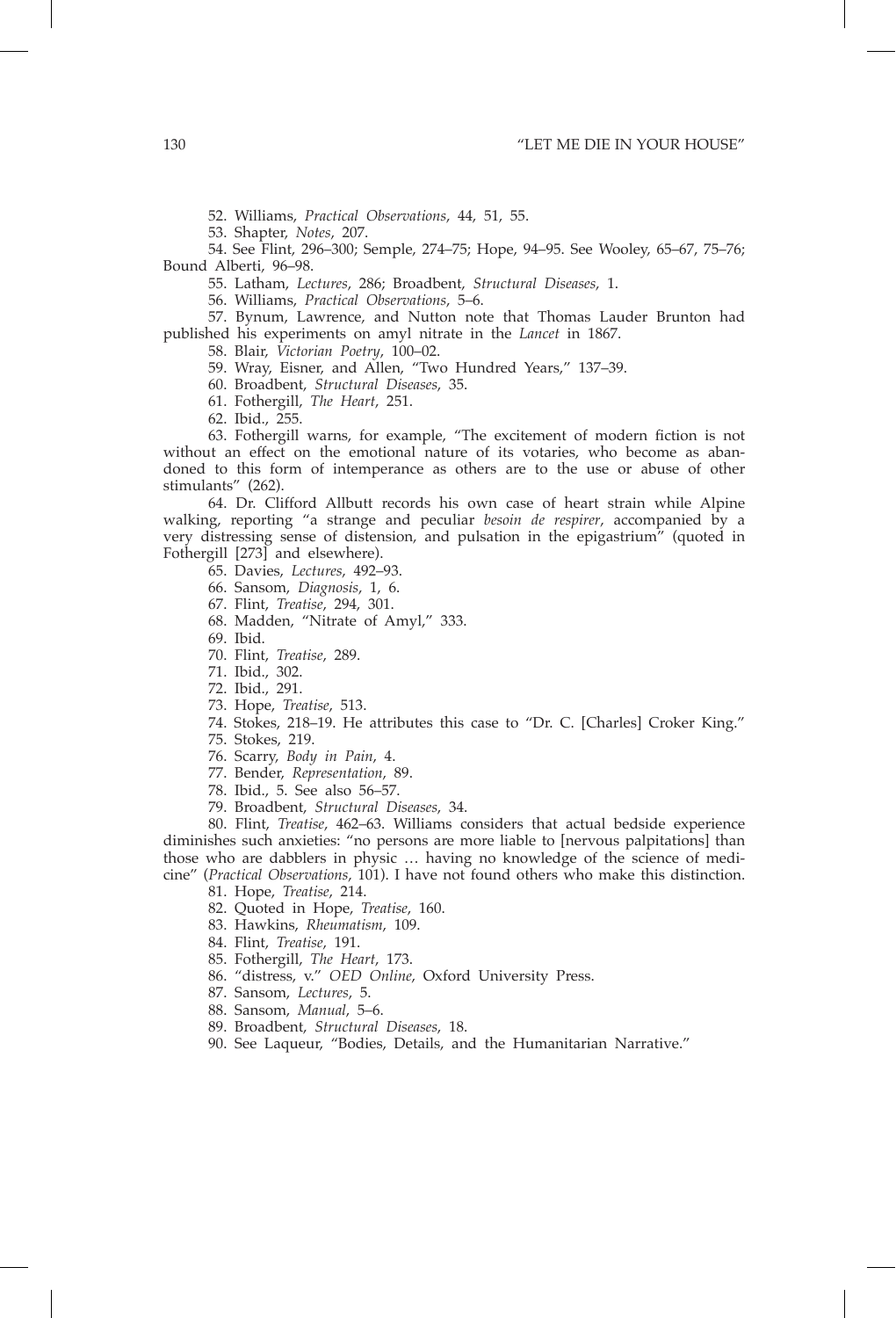#### BIBLIOGRAPHY

- Albutt, T[homas] Clifford. "The Effect of Overwork and Strain on the Heart and Great Blood-vessels." *St. George's Hospital Reports* 5 (1870): 23-53.
- Balfour, George William. *Clinical Lectures on Diseases of the Heart and Aorta.* London: J. & A. Churchill, 1876.
- Bellingham, O'Bryen. *A Treatise on Diseases of the Heart.* Dublin: Fannin, 1853.
- Bound Alberti, Fay. *Matters of the Heart: History, Medicine, and Emotion.* New York: Oxford University Press, 2010.
- Bender, Lucy. *The Representation of Bodily Pain in Late Nineteenth-Century English Culture*. New York: Oxford University Press, 2000.
- Blair, Kirstie. *Victorian Poetry and the Culture of the Heart.* New York: Oxford University Press, 2006.
- Broadbent, W. H. *Structural Diseases of the Heart.* London: British Medical Association, 1891.
- Bynum, W. F., Christopher Lawrence and Vivian Nutton, eds. *The Emergence of Modern Cardiology.* London: Wellcome, 1985.
- Clark, Alonzo. *Lectures on Diseases of the Heart.* London: Birmingham, 1884.
- Crisp, Edwards. *A Treatise on the Structure, Diseases, and Injuries of the Blood-Vessels.* London: John Churchill, 1847.
- Daldy, Thomas Mee. *On Disease of the Right Side of the Heart.* London: Bell and Daldy, 1866.
- Daston, Lorraine, and Peter Galison. *Objectivity.* New York: Zone, 2007.
- Davies, Thomas. *Lectures on the Diseases of the Lungs and Heart.* London: Longman, Rees, Orme, Brown, Green, & Longman, 1835.
- Elliotson, John. *On the … Diseases of the Heart.* London: Longman, Rees, Orme, Brown and Green, 1830.
- Flint, Austin. *A Treatise on the Principles and Practice of Medicine.* 5th edition. Philadelphia, PA: Henry C. Lea, 1881.
- Fothergill, Milner. *The Heart and Its Diseases.* Philadelphia, PA: Lindsay and Blakiston, 1872.
- Greiner, Rae. *Sympathetic Realism in Nineteenth-Century British Fiction*. Baltimore, MD: Johns Hopkins University Press, 2012.
- Gross, Alan G., Joseph E. Harmon, and Michael Reidy. *Communicating Science: The Scientific Article from the 17th Century to the Present.* New York: Oxford University Press, 2002.
- Halpern, Jodi. *From Detached Concern to Empathy: Humanizing Medical Practice*. New York: Oxford University Press, 2001.
- ———. "What is Clinical Empathy?" *Journal of General Internal Medicine* 18, no. 8 (2003): 670–74.
- Hawkins, Francis. *Rheumatism and Some Diseases of the Heart.* London: Burgess and Hill, 1826.
- Hope, J[ames]. *A Treatise of the Diseases of the Heart and Great Vessels.* London: William Kidd, 1832.
- Kennedy, Meegan. "'Poor Hoo Loo': Sentiment, Stoicism, and the Grotesque in British Imperial Medicine." In *Victorian Freaks.* Edited by Marlene Tromp, 79–113. Columbus: Ohio State University Press, 2008.
- ———. *Revising the Clinic: Vision and Representation in Victorian Medical Narrative and the Novel.* Columbus: Ohio State University Press, 2010.
- Laqueur, Thomas. "Bodies, Details, and the Humanitarian Narrative." In *The New Cultural History.* Edited by Lynn Hunt, 176–204. Berkeley: University of California Press, 1989.
- Latham, P[eter] M. *Lectures on … Diseases of the Heart.* London: Longman, Brown, Green & Longmans, 1845.